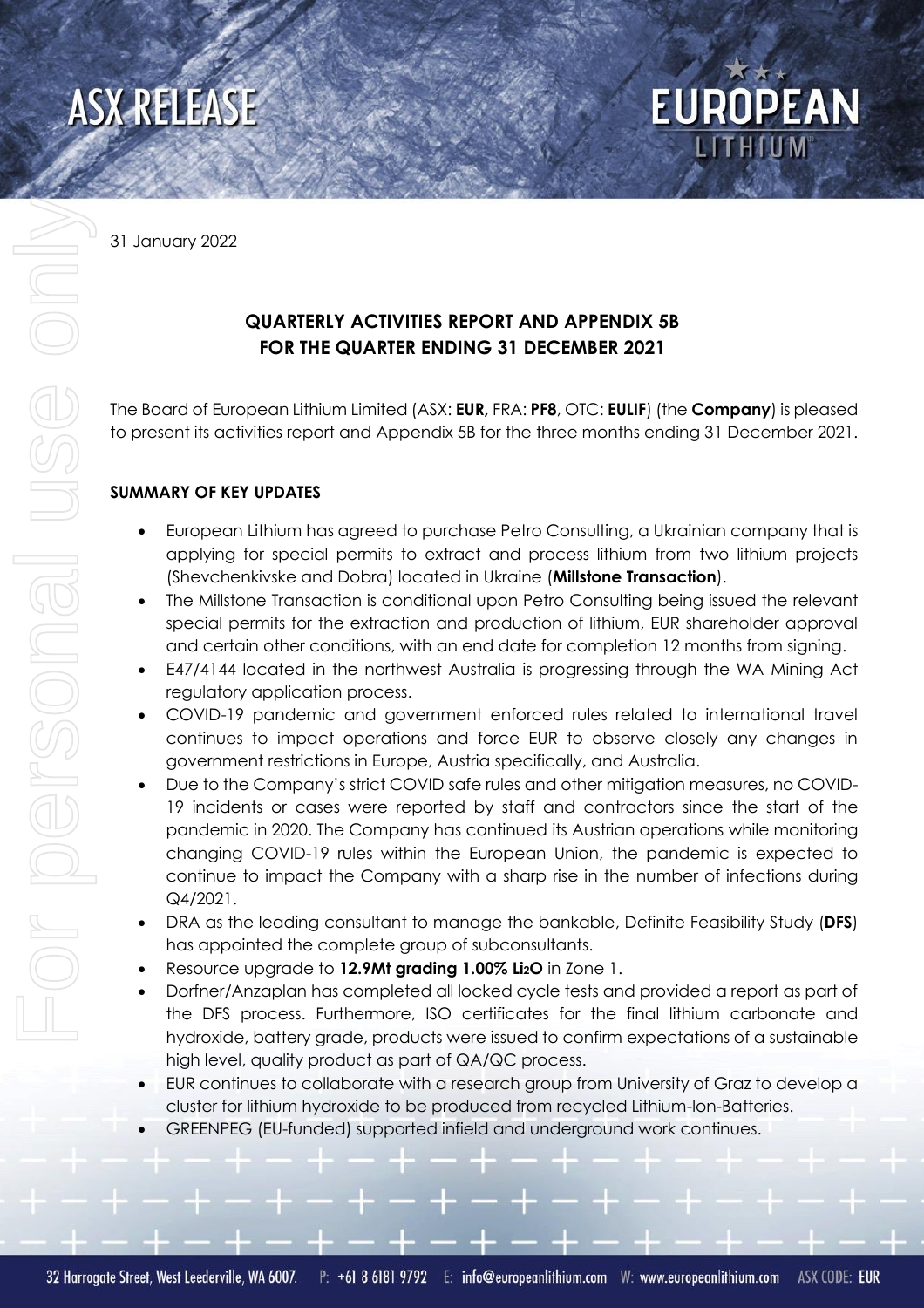#### **CORPORATE MATTERS**

#### **Millstone Acquisition and Placement**

On 4 November 2021, the Company announced that it has entered into binding agreements under which EUR will acquire Petro Consulting LLC (**Petro Consulting**), a Ukraine incorporated company that is applying (through either court proceedings, public auction and/or production sharing agreement with the Ukraine Government) for 20-year special permits for the extraction and production of lithium at the Shevchenkivske project and Dobra Project in Ukraine (Figure 1), from Millstone and Company Global DW LLC (**Millstone**)(**Millstone Transaction**). In addition, under the terms of the agreement, Millstone will subscribe for \$20m in shares in the Company, with \$2.5m invested immediately, \$2.5m subject to shareholder approval (received at the AGM held on 21 January 2022) and the balance of \$15m following completion of the acquisition of Petro Consulting.



Figure 1 - Location of the deposit Shevchenkivske and Dobra in Ukraine

The material terms of the purchase are as follows:

- 1. EUR will issue Millstone:
	- a. A\$20m in fully paid ordinary shares, at an issue price of the greater of 80% of the 20 day VWAP immediately prior to completion under the SPA and \$0.095.
	- b. 50m performance shares, each with a face value of \$1. The performance shares convert to ordinary shares at an issue price of the greater of the 20-day VWAP immediately prior to the relevant conversion event and \$0.095 upon certain performance hurdles being met within the specified period.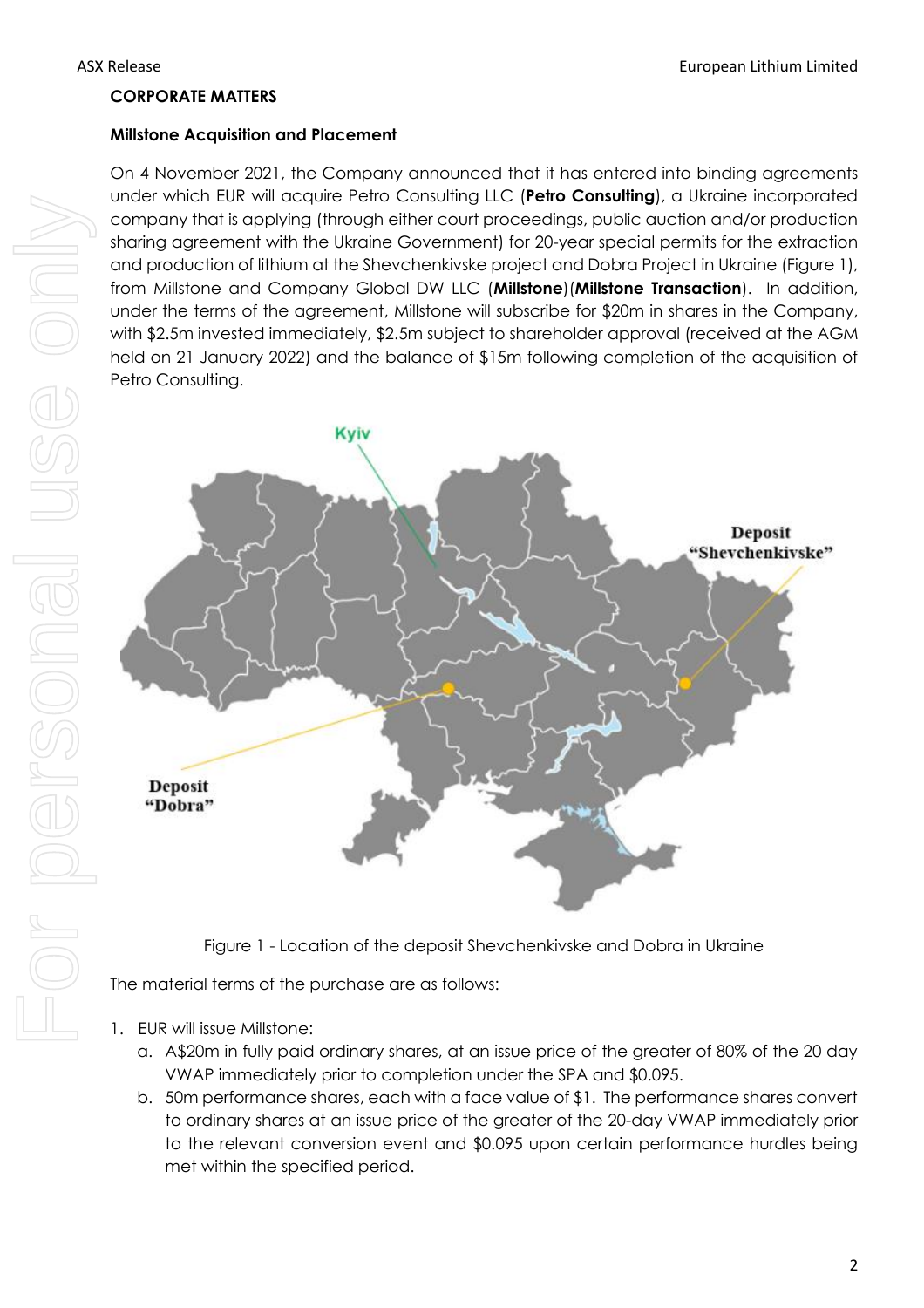- 2. Completion is subject to certain conditions being satisfied within one year following signing of the SPA, including the following:
	- a. Millstone subscribing for tranches 1 and 2 under the subscription agreement (see below).
	- b. Petro Consulting being the registered holder of special permits for the extraction of lithium ore at the Shevchenkivske and Dobra projects.
	- c. EUR shareholders approving the issue of securities to Millstone, the acquisition by Millstone of shares for the purposes of the Listing Rules and Corporations Act and buy back of Petro Consulting by Millstone for nil consideration if EUR's obligations in relation to determining achievement of the performance hurdles are not met.
	- d. The Anti-Monopoly Committee of Ukraine (**AMC**) having approved the transactions contemplated by the SPA and the subscription agreement referred to below (to the extent required by applicable laws of Ukraine). If it is determined that approval is required, an application is prepared and submitted to the AMC. Obtaining approval (if required) takes 45 calendar days once submitted to the AMC.
	- e. No material adverse changes to either EUR (including a change of control) or Petro Consulting.
	- f. Except as disclosed by Millstone, there are no existing court claims, and/or registered encumbrance affecting the shares of Petro Consulting and its assets and/or any Millstone's ownership of shares of Petro Consulting or entitlement to dispose of any of such shares.
	- g. The indebtedness of Petro Consulting equals zero (0).

The period to satisfy the conditions may, at Millstone's election be extended to 31 December 2022 if Petro Consulting has been granted one of the two special permits within the one year period.

3. Both EUR and Millstone provide warranties that are considered customary for this type of transaction.

EUR and Millstone have also entered a subscription agreement under which Millstone will subscribe for EUR shares with a total value of A\$20m. The material terms of the subscription are as follows:

- 1. The subscription consists of 4 tranches:
	- a. The first tranche of A\$2.5m at an issue price of \$0.095 will be completed immediately without shareholder approval using the Company's remaining capacity under Listing Rule 7.1.
	- b. The second tranche of A\$2.5m at an issue price of \$0.095 is subject to EUR shareholder approval (received at the AGM held on 21 January 2022).
	- c. The third tranche of A\$5m at an issue price of \$0.095 is subject to EUR shareholder approval and completing the acquisition of Petro Consulting, with the issue to occur 20 business days thereafter.
	- d. The fourth tranche of A\$10m, for a number of shares equal to the lesser of (i) 105,263,158 shares and (ii) the number calculated on the basis of an issue price of the greater of 80% of the 20 day VWAP and \$0.095, is subject to EUR shareholder approval and completing the acquisition of Petro Consulting, with the issue to occur 30 days thereafter.
- 2. EUR will use funds from the first and second tranche on the definitive feasibility study for EUR's Wolfsberg project, and funds from the third and fourth tranche for Petro Consulting's Ukrainian projects.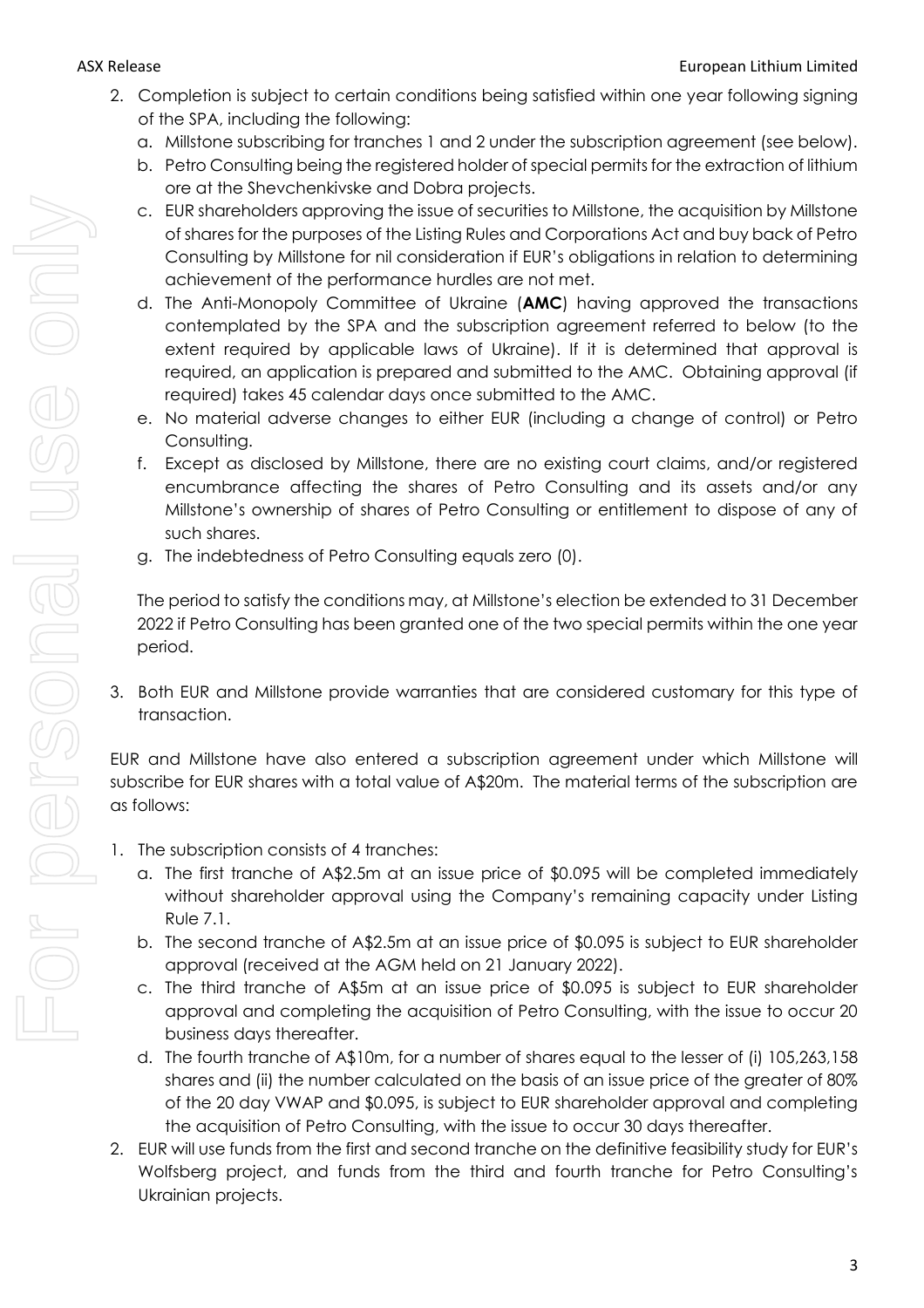Both EUR and Millstone provide warranties that are considered customary for this type of transactions.

Refer to the announcement dated 4 November 2021 for full terms and conditions of the Millstone Transaction.

## **Board Restructure**

During the quarter, the Company announced the appointment of Mr Mykhailo Zhernov as Non-Executive Director of the Company with effect from 22 December 2021. Mr Mykhailo Zhernov appointment was in accordance with the terms of the Millstone transaction.

During the quarter, as a result of EUR's transition from explorer to producer, Tony Sage transitioned to Executive Chairman.

# **OTC Listing**

On 23 November 2021, the Company announced that its shares are now quotes on the US OTCQB market under the symbol EULIF.

OTC Markets Group Inc. (OTCQX: OTCM) operates the OTCQX® Best Market, the OTCQB® Venture Market, and the Pink® Open Market for 11,000 U.S. and global securities. The OTC Markets Group provide an SEC regulated Alternative Trading System, OTC Link® ATS, that connects a diverse network of broker-dealers to provide liquidity and execution services for the OTC markets, therefore, enabling investors to easily trade through the broker of their choice and empower companies to improve the quality of information available for investors. OTC Markets Group Market Data is distributed by most major financial data distributors, including Bloomberg, Thomson Reuters, Interactive Data, Factset, Fidessa, NASDAQ and SIX Financial.

# **Capital Movements**

During the quarter, the Company issued the following securities:

- 5 October 2021 Issue of 3,400,000 shares upon the exercise of unlisted options (\$0.05 each expiring 31 July 2022)
- 20 October 2021 Issue of 7,500,000 shares upon the exercise of listed options (\$0.075 each expiring 19 April 2024)
- 5 November 2021 Issue of 4,043,688 shares upon the exercise of unlisted options (\$0.05 each expiring 31 July 2022)
- 12 November 2021 Issue of 1,713,335 shares upon the exercise of unlisted options (\$0.05) each expiring 31 July 2022) and issue of 8,528,035 shares upon the exercise of listed options (\$0.075 each expiring 19 April 2024)
- 25 November 2021 Issue of 3,634,426 shares upon the exercise of unlisted options (\$0.05 each expiring 31 July 2022) and issue of 1,370,000 shares upon the exercise of listed options (\$0.075 each expiring 19 April 2024)
- 30 November 2021 Expiry of 10,000,000 unlisted options (\$0.15 each)
- 11 December 2021 Expiry of 2,500,000 unlisted options (\$0.20 each)
- 22 December 2021 Issue of 26,310,749 shares in respect to tranche 1 of the subscription agreement pursuant to the Millstone transaction

# **Appendix 5B Quarterly Report and Statement of Cash Flows**

The ASX Appendix 5B quarterly report is attached to and lodged with this report. The Company's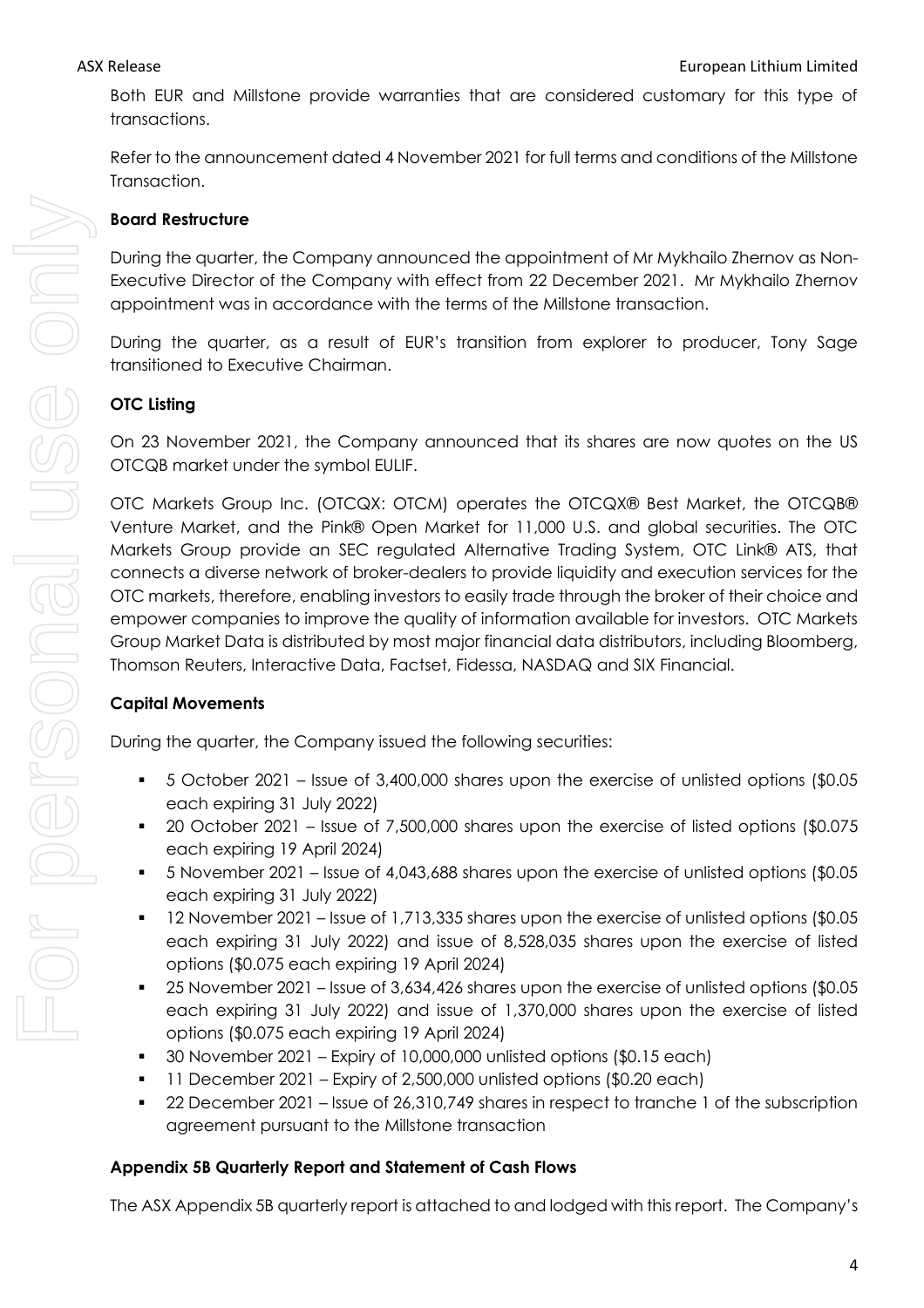Appendix 5B Quarterly Report covers the 3-month period from 1 October 2021 to 31 December 2021.

For personal use only For personal use onn

Exploration and evaluation expenditure during the quarter was \$1,772k, associated with the advancement of the Wolfsberg Lithium Project. In addition, administration and corporate expenditure during the quarter was \$496k which comprised Director fees (\$79k), administration and corporate costs (\$210k), promotion and marketing expenses (\$161k) and overseas listing fees (\$46k). The Company also made payment for the purchase or royalty (\$782k) as announced on 9 November 2021. Cash outflows from investing activities comprised the purchase of PPE (\$22k), purchase of shares in listed entity (\$20k) and transaction costs associated with the Millstone Transaction (\$164k). Financing activities inflows during the quarter was \$2,500k pursuant to the first tranche of the Millstone Transaction Placement, \$1,944k received from the exercise of options offset by the advancement of a short-term loan to Cyclone Metals Ltd (ASX: CLE) of \$500k.

## **Payments to Related Parties and their Associates**

In accordance with ASX Listing Rule 5.3.5, payments to related parties of the Company and their associates during the quarter totalled \$87k. This amount comprises Director fees (\$79k) and payments to Director-related parties for office occupancy costs (\$8k).

On 14 December 2021, the Company purchased 5,000,000 shares in Cyclone Metals Ltd (ASX: CLE). On the same day, the Company entered into a loan agreement and advanced funds of \$500,000 to CLE. The loan is repayable on 28 February 2022 and accrues interest of 5% per annum. The loan is secured over 25,000,000 unencumbered shares held by CLE in CUFE Limited (ASX: CUF). Mr Antony Sage is a director of CLE.

## **EXPLORATION AND DEVELOPMENT ACTIVITIES**

**Austria**

# **Wolfsberg Lithium Project**

## **COVID-19**

Various challenges for commodity markets continued in Q4/2021 due to the impact of the COVID-19 pandemic. Although the situation has worsened to some extent with the appearance of the Omicron variant, high uncertainty remains with governments, companies and individuals required to follow recommendations to help in controlling the rate of infection at a global scale. In Europe during the quarter there were sharp rising infection rates with restrictions retightened despite vaccination rates improved. This has affected the Company's operational activities at its Wolfsberg Lithium Project (**Wolfsberg Project**) in Q4/2021, and with infection rates increasing during European winter until middle of Q2/2022, exacerbated by new variants of the virus, it is expected that governments will further extend existing and introduce new restrictions. Australian international border restrictions remain tight, specifically reduced returning traveller numbers and closed borders for arriving international travellers in addition to domestic lockdowns continue to impact the Company directly. The Company is continuously addressing the changing circumstances with suitable measures including COVID-19 safe rules and safe operating procedures and hasn't recorded any COVID-19 incidents or cases since the start of the pandemic in March 2020.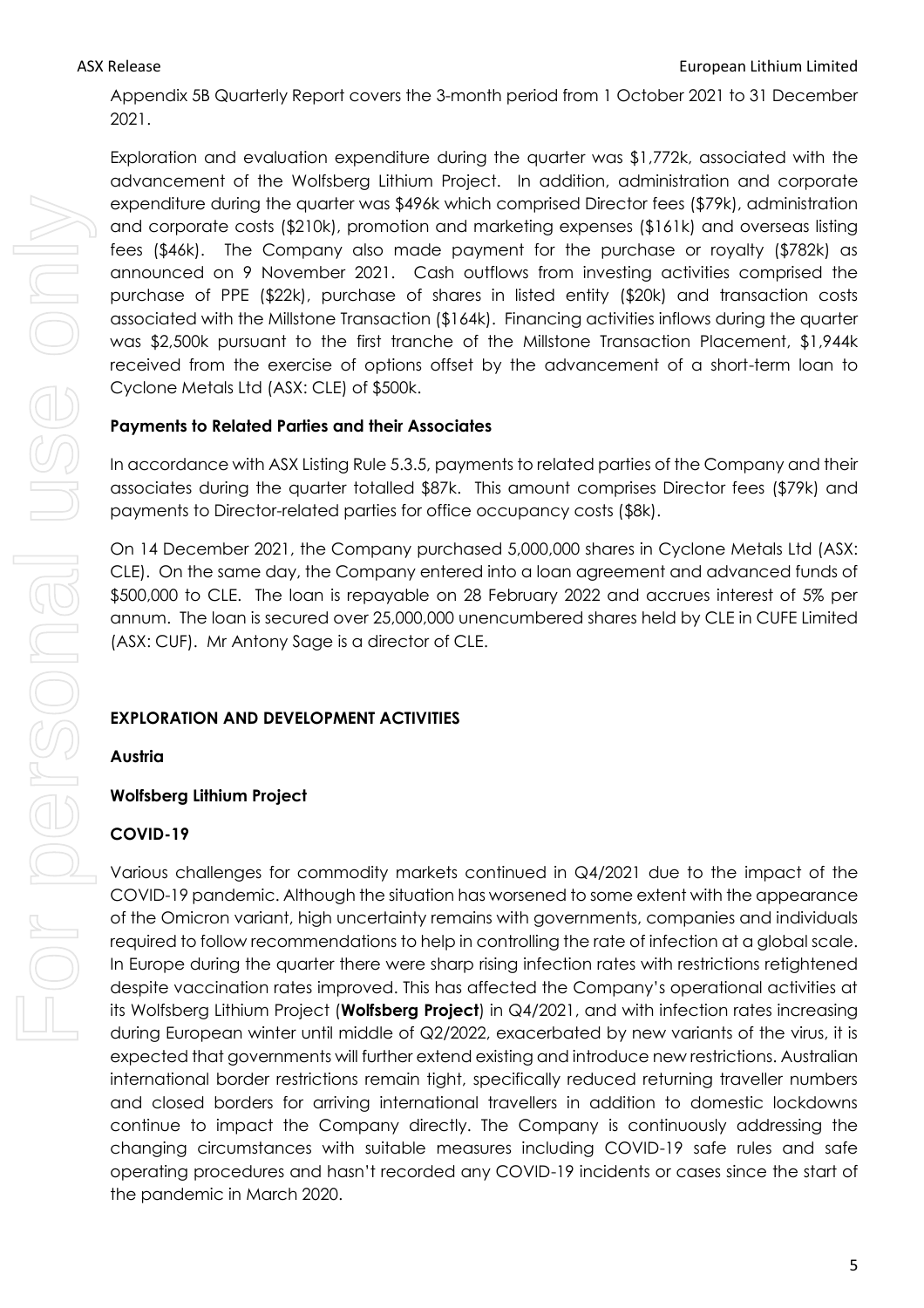## **Drilling**

Supervising consultants have completed assaying at the Company's external lab in Ireland and the final JORC compliant resource increase as reported on 01 December 2021. All data have been collected into a common database to update the geological block-model to upgrade and increase JORC compliant resource as anticipated. The block model update was completed during Q4/2021 as well.

Total Measured, Indicated and Inferred Mineral Resources now total 12.9 Mt grading 1.00% Li2O. This includes the previously announced estimate of 9.7Mt grading 1.03% Li2O in the Measured and Indicated Resource category (see ASX Announcement 8 November 2021) and the updated Inferred Resource estimate of 3.1 Mt grading 0.90% Li2O.

All cells within the wireframed mineralization have been reported as resource with no cut-off grade for Li2O used in resource reporting. Assignment of mineralisation versus unmineralized material was done as part of the sectional interpretation using a minimum mineralized thickness of 0.5m for sampling. Intersections less than this were excluded with hard boundary wireframes, therefore all material identified as mineralization has been reported. This was chosen to align with the anticipated mining method of long hole open stoping whereby all material mined is taken as ore.

The upgraded Measured, Indicated and Inferred Resource estimate is detailed in JORC-Table 1 as reported on 01 December 2021.

| Category         | Tonnage (t) | Grade $(\%$ Li <sub>2</sub> O) |
|------------------|-------------|--------------------------------|
| <b>Measured</b>  | 4,313,000   | 1.13                           |
| <b>Indicated</b> | 5,430,000   | 0.95                           |
| Total (M+I)      | 9,743,000   | 1.03                           |
| <b>Inferred</b>  | 3,138,000   | 0.90                           |
| Total (M+I+In)   | 12,881,000  | 1.00                           |

Notes:

1) resources estimated based on minimum mineralized intersection of 0.5m

2) bulk density of 2.73 t/m<sup>3</sup> applied to volumetric estimate

3) Grade is based on length weighted mineralized intersections, assuming minimum intersection width of 2m and incorporates internal dilution.

The Company continued to take preventive measures to avoid potential delays in Q4/2021 due to differing regulations and restrictions during the COVID-19 pandemic, especially for its contractors not based in Austria. The Company is pleased to advise that since the beginning of the pandemic in March 2020, no staff and/or contractors have tested positive for COVID-19 which demonstrates the effectiveness of the Company's preventive health and safety measures. The Company takes this opportunity to express their appreciation for the commitment of all staff and contractors to maintaining the high standards of Occupational Health and Safety.

## **Definitive Feasibility Study (DFS)**

The Company has completed the resource upgrade to **12.9Mt grading 1.00% Li2O** in Zone 1. That is a significant milestone for the DFS progress. The final results were signed off by the Company's competent person and published (see ASX Announcement, 1December 2021).

The Company has continued to work with their DFS-team, based in Europe, South Africa and Canada covering geology, mining and scheduling, ore concentration and metallurgy with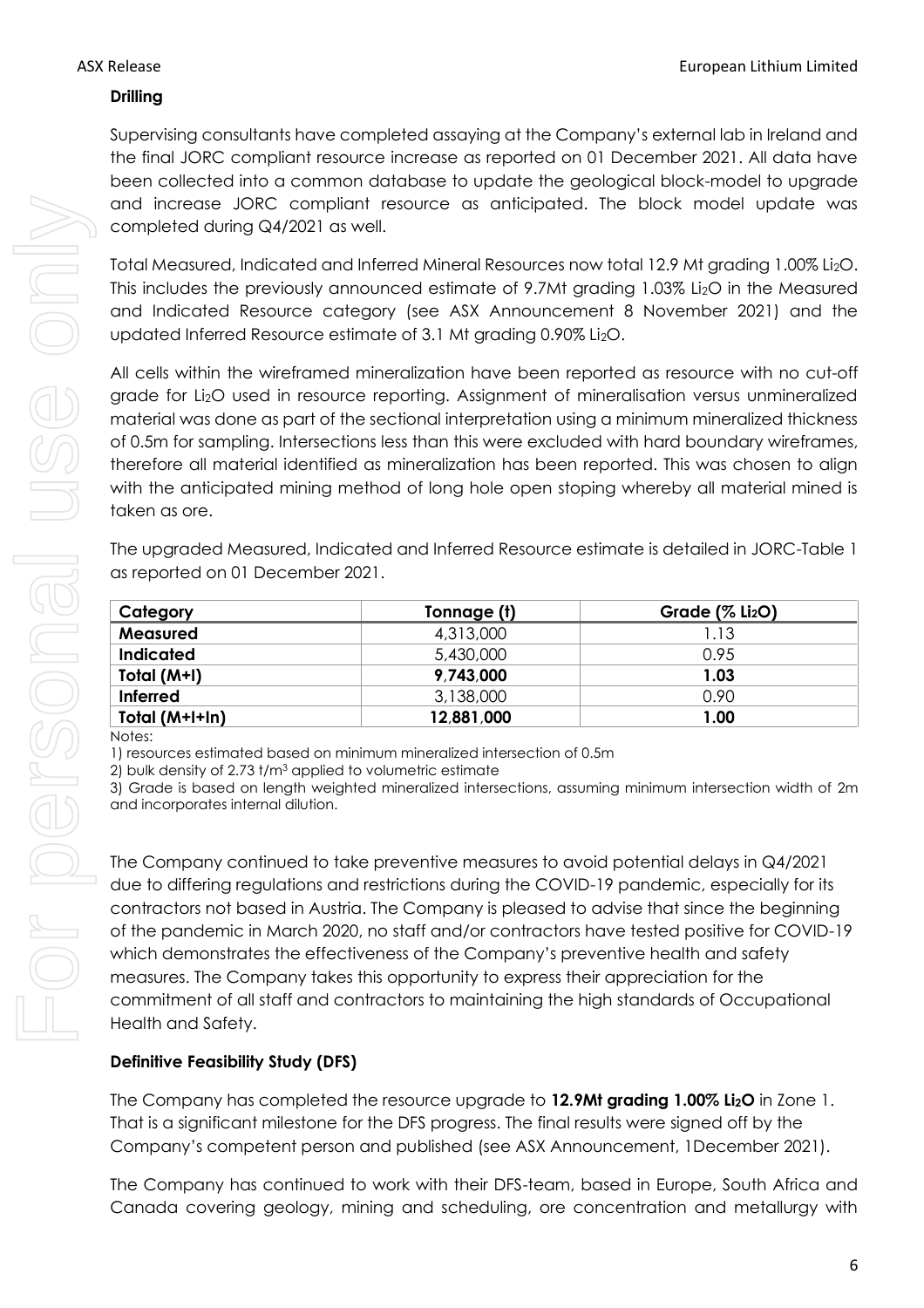conversion as well as structural design work, marketing, financial planning and scheduling covering future CAPEX and OPEX for the operations. The final DFS-team with more than 30 specialists covering these areas of expertise.

In Q4/2021 Dorfner/Anzaplan (**Dorfner**) based in Germany, as the Company's independent consultants, have completed the final locked cycle test as part of the QA/QC process for the metallurgical test work to assess and optimise process lines, flowsheets and layouts. In total there were 4 LCTs required to achieve full confidence in the chemical process lines developed. The comprehensive report provided by Dorfner covers the final results as expected.

Dorfner carried out a series of tests using these bulk samples to provide information for use in various feasibility studies including the following:

- Sensor based ore sorting tests to minimise dilution of ore into a process plant.
- Pilot test work to understand the physical processing characteristics of the Wolfsberg ore into a spodumene concentrate product.
- Settling and filtration tests
- Gravity separation techniques for mica removal.
- Hydrometallurgical tests for conversion of spodumene concentrate into a lithium carbonate product.
- Conversion tests for production of lithium hydroxide from lithium carbonate to determine recoveries and end product specifications.

End product quality results have now been received for both lithium carbonate and lithium hydroxide produced from the Wolfsberg ore compared against a series of German Industry Normal Specifications. These specifications were derived from a cross section of Dorfner's experiences with end users in lieu of a definitive industry standard which currently does not exist.

The following results show a high-quality battery grade specification of either lithium carbonate or lithium hydroxide can be produced from the Wolfsberg ore.

The results for the major impurities in the lithium hydroxide product are all well below the comparable product specification. The lithium content is calculated as 100% minus total impurities (including minor impurities not listed).

|                 |   |                              | 20 2 I V I V            |                       |
|-----------------|---|------------------------------|-------------------------|-----------------------|
|                 |   | LIMS-1D                      | 20-23026                |                       |
| Parameter       | ∗ |                              | 21-02200                |                       |
|                 |   | <b>Norm</b>                  | Lithium                 | Specification Lithium |
|                 |   |                              | Hydroxide               | Hydroxide             |
| B               |   | DIN EN ISO 11885-E22 2009-09 | 1,4 mg/kg               | $10$ mg/kg            |
| Na              |   | DIN EN ISO 11885-E22 2009-09 | $6.9$ mg/kg             | 50 mg/ kg             |
| Si              |   | DIN EN ISO 11885-E22 2009-09 | 6.8 mg $l$ kg           | 30 mg/kg              |
| SO <sub>4</sub> |   | DIN EN ISO 10304-1 2009-07   | $13 \,\mathrm{mg}$ / kg | 100 mg/kg             |
| CI              |   | DIN EN ISO 10304-1 2009-07   | $<$ 10 mg/ $kg$         | 20 mg/kg              |
| K               |   | DIN EN ISO 11885-E22 2009-09 | 1.6 mg/ kg              | 30 mg/kg              |
| Ca              |   | DIN EN ISO 11885-E22 2009-09 | 1.9 mg/ kg              | $10$ mg/kg            |
| Fe              |   | DIN EN ISO 11885-E22 2009-09 | $1.1 \text{ mg/kg}$     | 7 mg/kg               |
| CO <sub>2</sub> | 4 | QMA-293 2021-09              | $< 0.01 wt. -o/c$       | $0.4$ wt.- $%$        |

20-21343

# **Lithium Hydroxide Certificate of Analysis**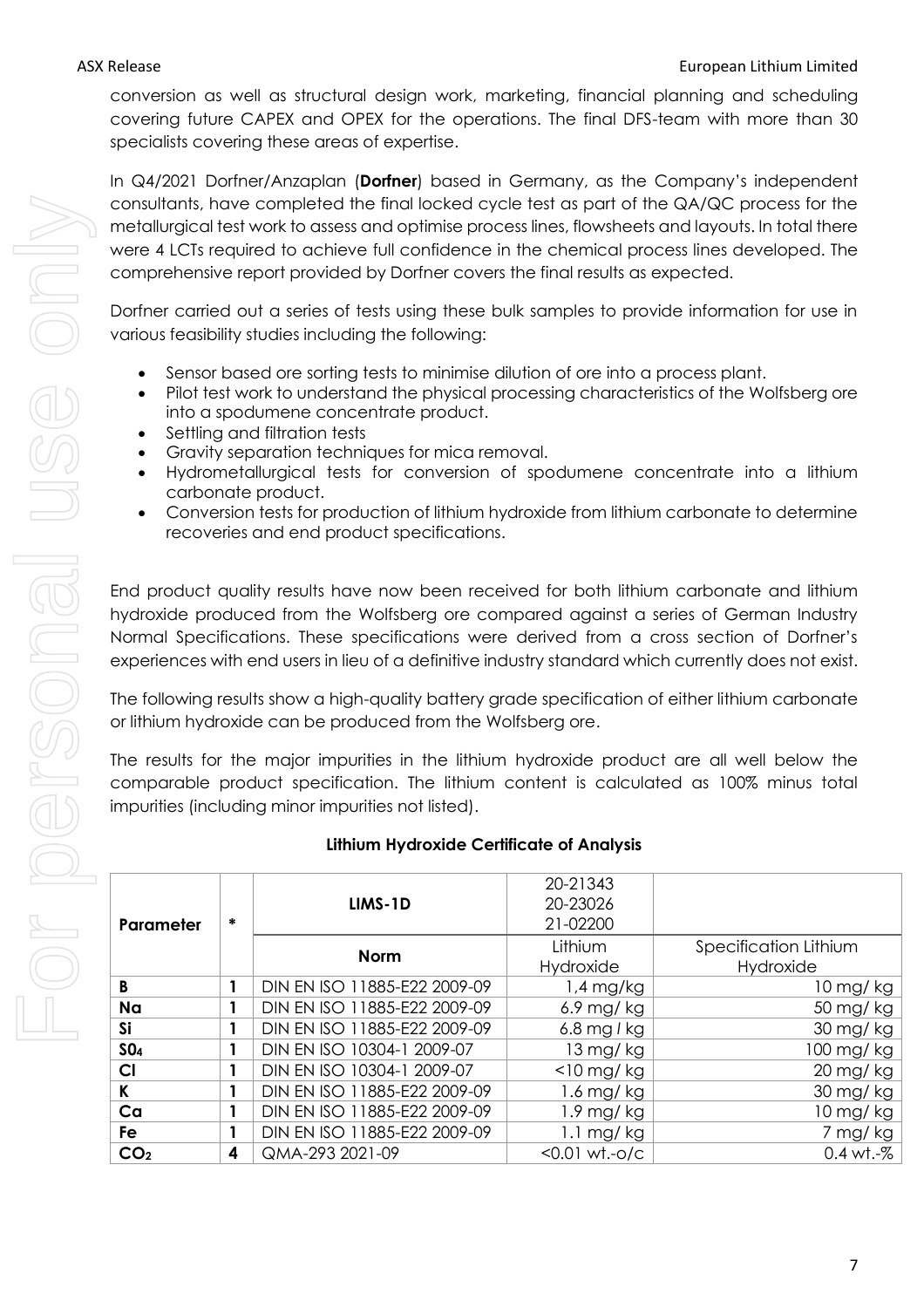Results for lithium carbonate show a grade of 99.6% Li<sub>2</sub>CO<sub>3</sub> can be produced from the Wolfsberg ore with all other impurities below specification.

|                                 |   | LIMS-1D                      | 19-18024                             |                                                                             |
|---------------------------------|---|------------------------------|--------------------------------------|-----------------------------------------------------------------------------|
| Parameter                       | * | <b>Norm</b>                  | Lithium Carbonate<br>sample EL 10 kg | Specification<br>Lithium<br>Carbonate<br>(Li <sub>2</sub> CO <sub>3</sub> ) |
| Li <sub>2</sub> CO <sub>3</sub> |   | DIN EN ISO 11885-E22 2009-09 | 99.6 wt.-%                           | >99.5 wt.-%                                                                 |
| Na                              |   | DIN EN ISO 11885-E22 2009-09 | $22$ mg l kg                         | $<$ 250 mg l kg                                                             |
| Mg                              |   | DIN EN ISO 11885-E22 2009-09 | $1.5 \,\mathrm{mg}/\,\mathrm{kg}$    | $<$ 80 mg l kg                                                              |
| Al                              |   | DIN EN ISO 11885-E22 2009-09 | $6.4$ mg/kg                          | $<$ 10 mg/ $kg$                                                             |
| Si                              |   | DIN EN ISO 11885-E22 2009-09 | $3.9$ mg/kg                          | $<$ 30 mg/ $kg$                                                             |
| K                               |   | DIN EN ISO 11885-E22 2009-09 | $2.0$ mg/kg                          | $<$ 10 mg/ $kg$                                                             |
| Ca                              |   | DIN EN ISO 11885-E22 2009-09 | $22$ mg/ $kg$                        | $<$ 50 mg/ $kg$                                                             |
| Fe                              | 1 | DIN EN ISO 11885-E22 2009-09 | $1.1 \text{ mg/kg}$                  | $<$ 10 mg/ $kg$                                                             |
| Cu                              |   | DIN EN ISO 11885-E22 2009-09 | $<$ l mg/kg                          | $<$ 10 mg/kg                                                                |
| C1                              |   | DIN EN ISO 10304-1 2009-07   | <30 mg/ kg                           | <30 mg/kg                                                                   |
| SO <sub>4</sub>                 | 1 | DIN EN ISO 11885-E22 2009-09 | 700 mg/ kg                           | <800 mg/ kg                                                                 |

# **Lithium Carbonate Certificate of Analysis**

To finalise the DFS in a timely manner and as efficiently as possible the Company has put strong measures in place to mitigate the risk of delays caused by the COVID-19 pandemic, however, unexpected delays may still occur that could impact the completion of the DFS in the anticipated timeframe.

## **Hydrogeology**

The Company continued its hydrogeology monitoring program during Q4/2021, collecting the data and interpretations for integration into the DFS.

All hydrogeological data continues to be stored and secured within the Company's database.

The preparation work by SRK, and the geological consultant, GEO Unterweissacher, continues to ensure in-hole hydrogeological test work has been completed appropriately and can continue in the future.

Data from the above activities is fed into a water measuring database from which an annual report is produced.

# **Environmental**

In Q4/2021 the Company completed environmental base line studies at the project area for the purpose of the compulsory and independent second mine access, and the potential location for the hydrometallurgical conversion plant. A comprehensive report has been provided to the Company and will be incorporated in the final DFS document.

Monitoring of water flows and quality from the mine is continuous.

## **Product Marketing**

The strategy for the Company remains unchanged and focuses on the supply of lithium hydroxide to the nascent lithium battery plants of Europe. The Company is in discussion with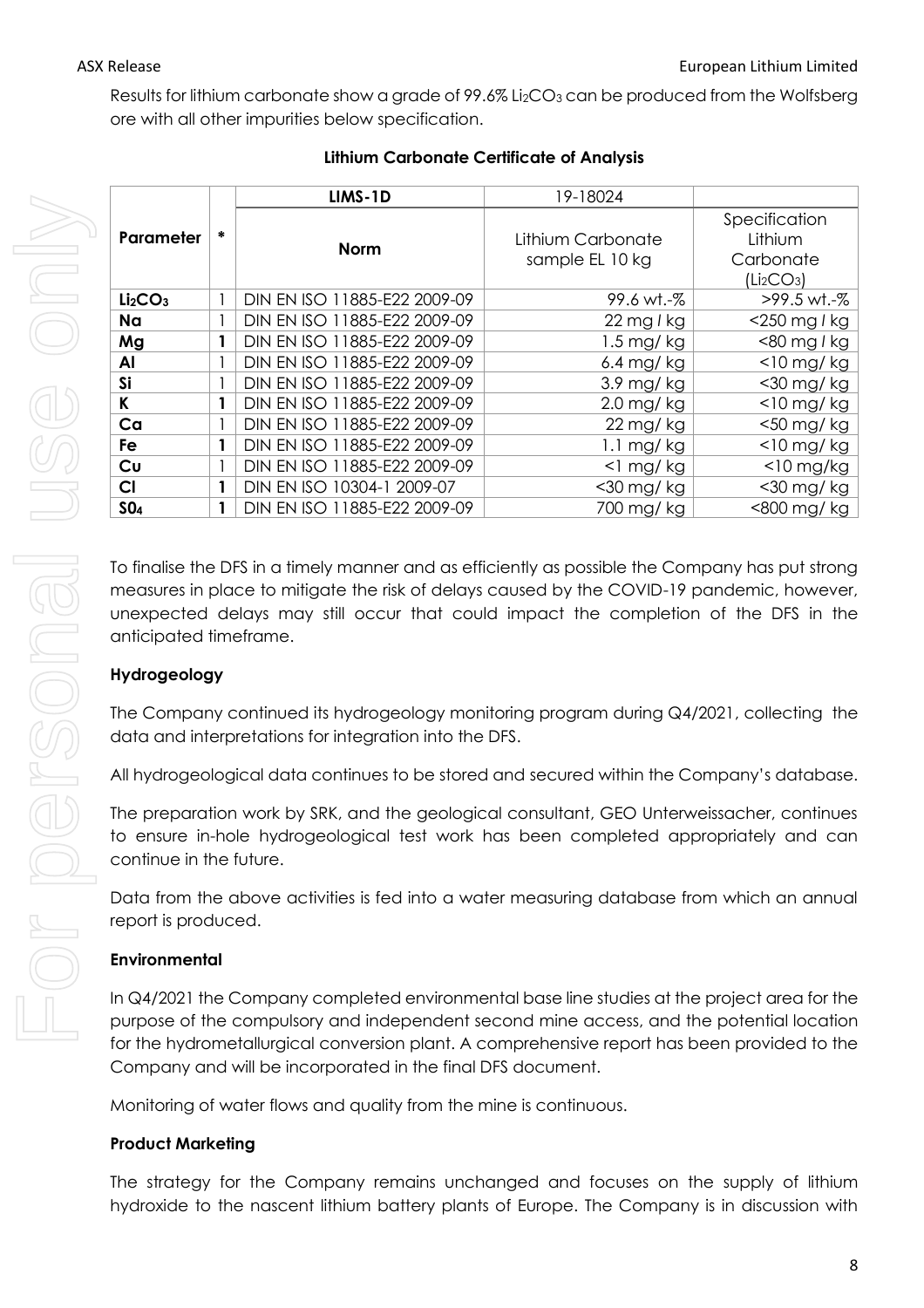several industry players regarding future off-take contracts. Good progress has already been made with potential off-take partners and an MoU was signed with Traxys.

## **Horizon 2020**

In Q4/2021, the Company's 100% owned subsidiary, ECM Lithium AT GmbH (**ECM**), continued work on the infield and underground geophysical survey program for which reporting is required in respect to ECM's participation in the European Union funded Horizon 2020 - GREENPEG project.

The Company continued to work proactively in the already approved and funded Horizon 2020 LithRef program.

Continued participation shows the Company's abilities and eligibility to contribute with EU-level support to the sustainable supply of battery grade lithium, sourced and produced in Europe.

## **Other Business**

The Company's **11 mining licenses** that are held in perpetuity (provided its conditions are maintained) were **renewed** and now expire at the end of Q4/2023. Compulsory operational work has continued on these licenses and will be reported to the mining authority, as required. The 54 exploration licences remain unchanged and expire in Q4/2024.

The Company continues to develop technical solution to incorporate **recycled lithium-ion battery materials** into the flowsheets for final lithium carbonate and hydroxide (**LiOH**) production. This project, defined in a letter of intent, is technically supervised by a research group from University of Graz.

The company is pleased to announce that Tunley Engineering has been appointed to work with the technical advisory team to assess the Wolfsberg Lithium Project to be **Carbon Neutral**.

## **Jadar Lithium**

The Company previously announced that it had entered into a Collaboration Agreement with EV Resources Limited (formerly Jadar Resources Limited) (ASX: EVR) (**EVR**) and an agreement to acquire a 20% interest in EVR's Austrian Lithium assets from their JV partner (**EVR Acquisition**) (refer ASX announcement 11 May 2021).

EVR holds an 80% interest in Subsidiary Jadar Lithium GmbH (**Jadar Lithium**), the holder of the Weinebene and Eastern Alps Projects which lies 20km to the east of the Company's Wolfsberg Project (refer figure 4).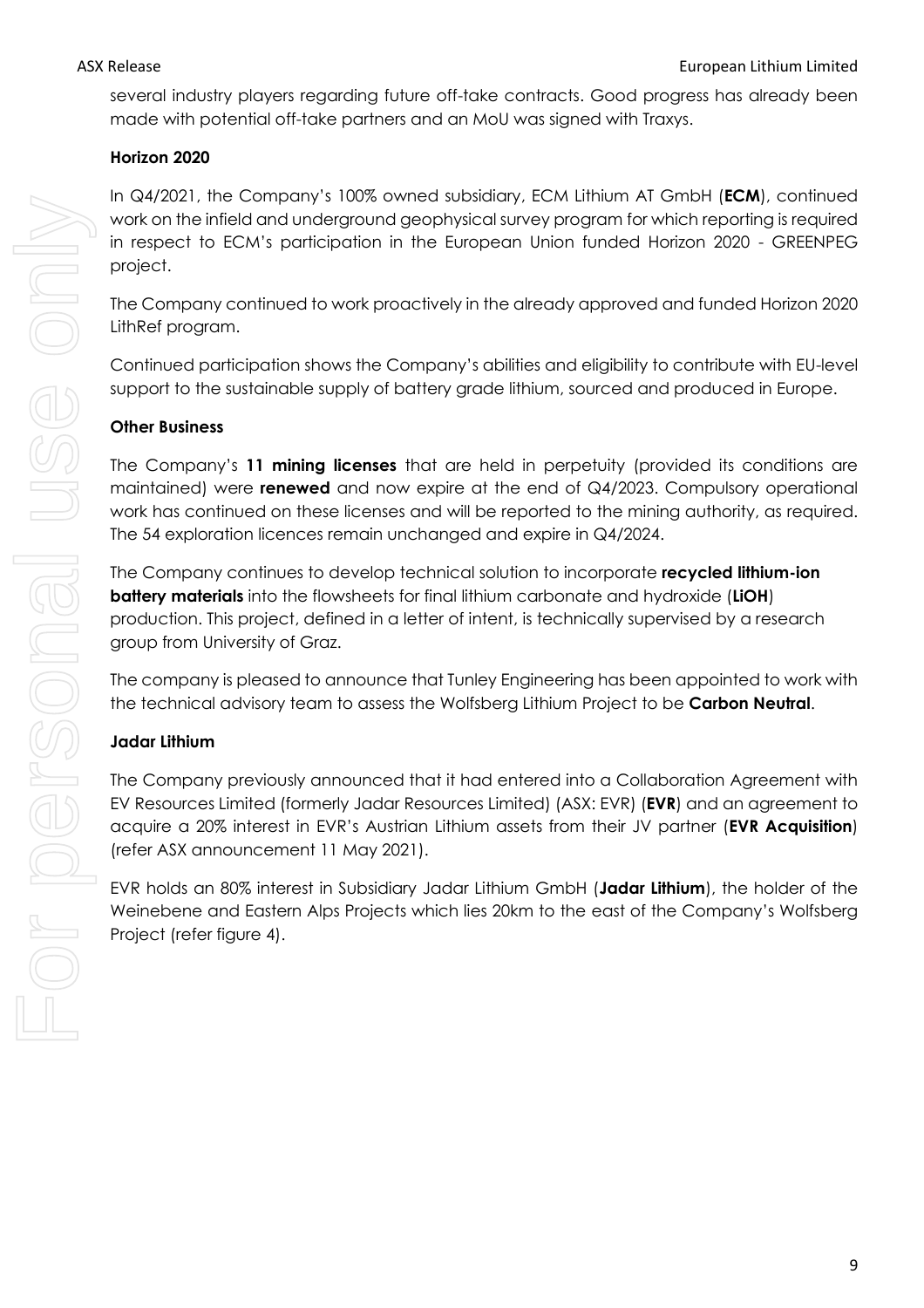

Figure 4 – Weinebene Lithium Project Location

The Collaboration Agreement includes the establishment of a Technical Advisory Committee for the purpose of jointly collaborating in connection with the Weinebene and Eastern Alps Projects and sharing information to identify the best options to advance those assets and operations. This includes making recommendations for exploration programs, budgets and development scenarios in relation to the assets and operations.

During the quarter, EVR announced the establishment of the Technical Advisory Committee comprising Mr Tony Sage of EUR and Mr Luke Martino of EVR. The Committee has commenced work to expand the Wolfsberg Project and look for potential extensions to the mineralisation that may continue into the Weinebene and Eastern Alps Projects.

# **Australia**

# **E47/4144**

On 23 September 2020, the Company announced that it had secured tenement E47/4144 via ballot under the WA Mining Act.

E47/4144 is progressing through the WA Mining Act regulatory application process and has cleared the Native Title process. The Company is continuing discussions with a stakeholder and remaining objector to negotiate access with respect to areas of existing or intended infrastructure.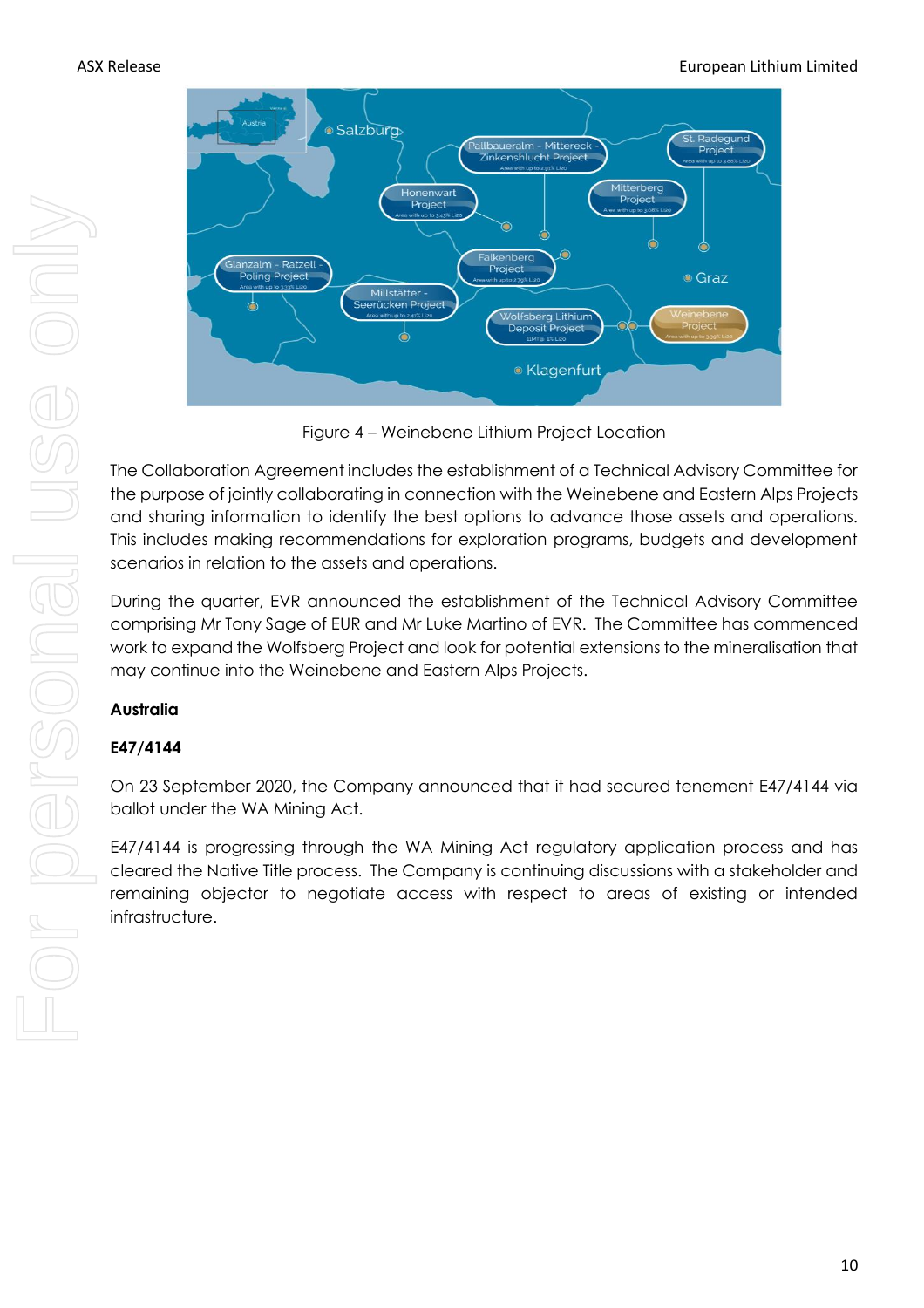#### ASX Release European Lithium Limited and Sales European Lithium Limited by European Lithium Limited



After initial desktop analysis of government data and previous open file statutory reports, the Company has identified several areas of prospectivity within E47/4144 that continue from known gold occurrences in the immediate area.

Previous gold discoveries in the district, particularly in the Nickol River and Weerianna areas are both associated with the Regal formation, the Nickol River formation and the Roebourne Group which are comprised of a series of greenstone mafic/ultramafic volcanics intercalated at times with sedimentary units including various cherts, BIF, clastic sediments, conglomerates and carbonates. Some of these units have undergone some degree of contact and regional metamorphism. There has been significant structural deformation associated with the Sholl shear zone and the Regal thrust as well as numerous related splays and faults. Epigenetic gold mineralisation is found in association with shearing and faulting often in contacts between units around the Regal thrust and splay shears in quartz veins within strongly sheared chlorite serpentine schists.

These geological settings occur within E47/4144 as extensions to two known mineralised locations in Weerianna and Nickol River. EUR is planning to target exploration along these trends specifically where they intersect structures such as shears in and around the Regal thrust or crests/troughs of folded units for possible reef style formations. In addition, potential for an extension to the Mt Anketell magnetite deposit exists crossing the southeastern corner of the tenure within the Cleaverville Formation (host to Mt Anketell to the north).

This announcement has been authorised for release to the ASX by the Board of the Company.

#### **Tony Sage**

#### **Executive Chairman**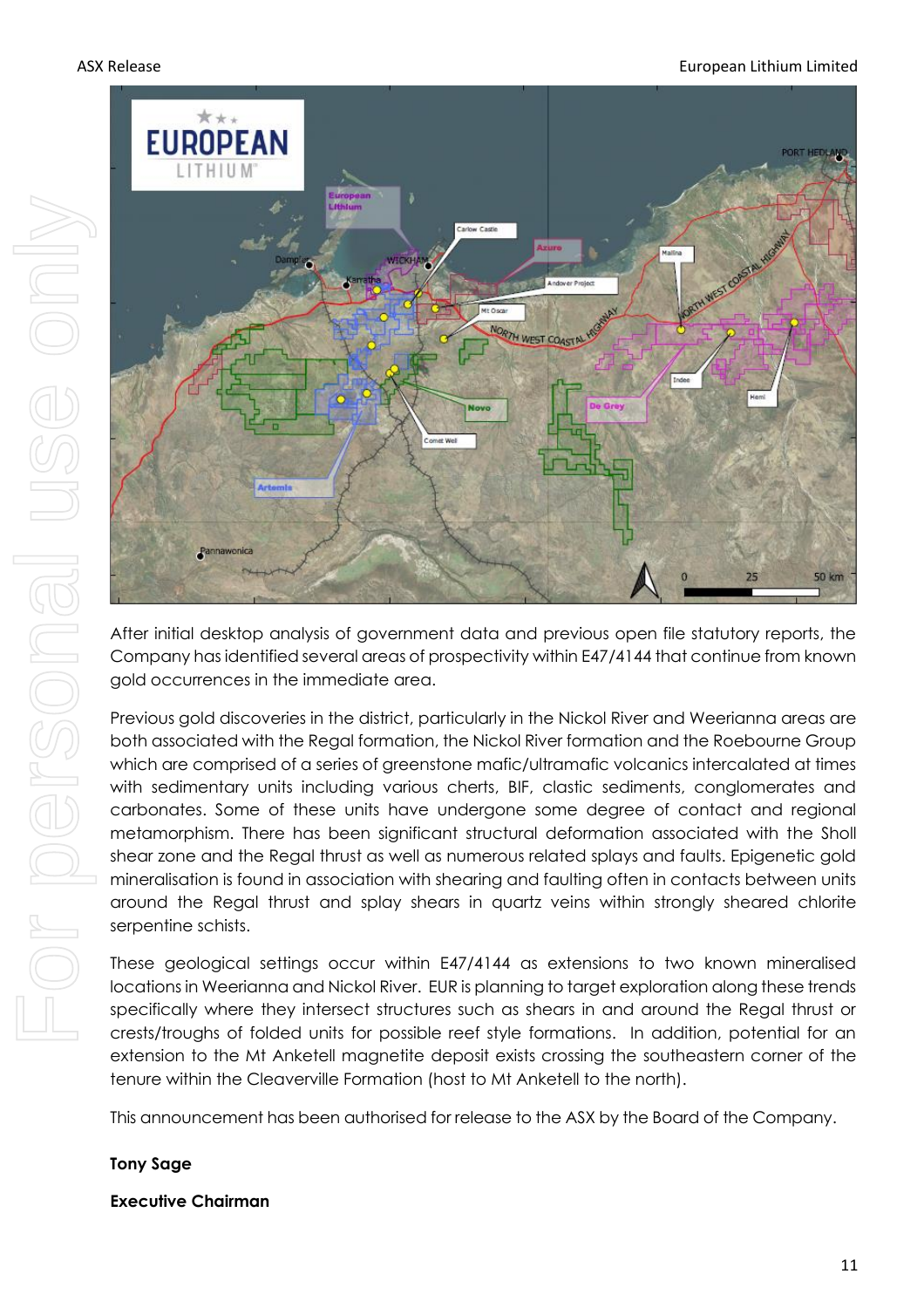#### **Competent Person's Statement**

The information in this announcement pertaining to the Wolfsberg Lithium Project, and to which this statement is attached, relates to Project Development and Metallurgical Studies and is based on and fairly represents information and supporting documentation provided by the Company and its Consultants and summarized by Dietrich Wanke who is a Qualified Person and is a Member of the Australian Institution of Mining and Metallurgy (AusIMM) since 2006 with about 30 years' experience in the mining and resource development industry. Dietrich Wanke has sufficient experience, as to qualify as a Competent Person as defined in the 2012 edition of the "Australian Code for Reporting of Mineral Resources and Ore reserves". Dietrich Wanke consents to the inclusion in the report of the matters based on information in the form and context in which it appears. The company is reporting progress on project development and metallurgical results under the 2012 edition of the Australasian Code for the Reporting of Results, Minerals Resources and Ore reserves (JORC code 2012).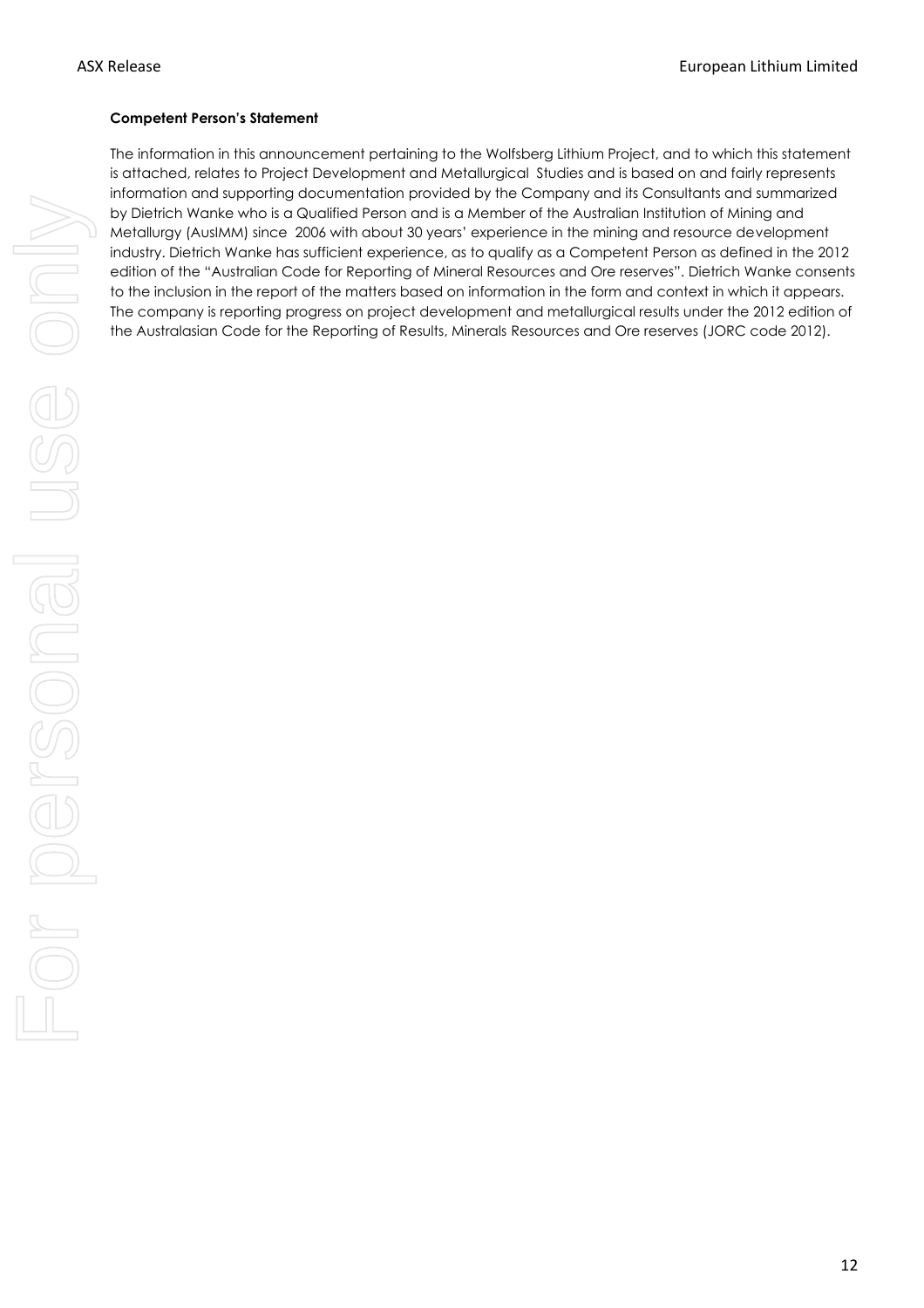For personal use only For personal use onl

## **Tenement Status**

The mining tenements held at the end of the quarter, acquired and disposed of during the quarter and their location:

|                 |                            | <b>Acquired</b>          | <b>Disposed</b>          |             |
|-----------------|----------------------------|--------------------------|--------------------------|-------------|
|                 |                            | interest                 | interest                 | Interest at |
| <b>Tenement</b> |                            | during the               | during the               | the end of  |
| reference       | Location                   | quarter                  | quarter                  | the quarter |
| 104/96          | Wolfsberg Project, Austria |                          |                          | 100%        |
| 105/96          | Wolfsberg Project, Austria |                          |                          | 100%        |
| 106/96          | Wolfsberg Project, Austria | $\overline{\phantom{a}}$ | $\overline{\phantom{0}}$ | 100%        |
| 107/96          | Wolfsberg Project, Austria | $\overline{\phantom{0}}$ | $\overline{\phantom{0}}$ | 100%        |
| 108/96          | Wolfsberg Project, Austria | $\overline{\phantom{a}}$ | $\overline{\phantom{a}}$ | 100%        |
| 109/96          | Wolfsberg Project, Austria | $\frac{1}{2}$            | $\qquad \qquad -$        | 100%        |
| 110/96          | Wolfsberg Project, Austria | $\overline{\phantom{0}}$ | $\qquad \qquad -$        | 100%        |
| 111/96          | Wolfsberg Project, Austria | $\frac{1}{2}$            |                          | 100%        |
| 112/96          | Wolfsberg Project, Austria | $\overline{\phantom{a}}$ | $\overline{\phantom{a}}$ | 100%        |
| 113/96          | Wolfsberg Project, Austria | $\overline{\phantom{a}}$ | $\overline{\phantom{a}}$ | 100%        |
| 114/96          | Wolfsberg Project, Austria | $\frac{1}{2}$            | $\overline{\phantom{a}}$ | 100%        |
| 115/96          | Wolfsberg Project, Austria | $\overline{\phantom{0}}$ | $\overline{\phantom{a}}$ | 100%        |
| 116/96          | Wolfsberg Project, Austria | $\overline{\phantom{a}}$ | $\qquad \qquad -$        | 100%        |
| 117/96          | Wolfsberg Project, Austria | $\overline{\phantom{a}}$ | $\qquad \qquad -$        | 100%        |
| 118/96          | Wolfsberg Project, Austria |                          |                          | 100%        |
| 119/96          | Wolfsberg Project, Austria | $\overline{\phantom{a}}$ | $\overline{\phantom{a}}$ | 100%        |
| 120/96          | Wolfsberg Project, Austria | $\blacksquare$           | $\overline{\phantom{a}}$ | 100%        |
| 121/96          | Wolfsberg Project, Austria | $\overline{\phantom{a}}$ | $\overline{\phantom{a}}$ | 100%        |
| 122/96          | Wolfsberg Project, Austria | $\overline{\phantom{a}}$ | $\overline{\phantom{a}}$ | 100%        |
| 123/96          | Wolfsberg Project, Austria | $\overline{\phantom{0}}$ | $\overline{\phantom{a}}$ | 100%        |
| 124/96          | Wolfsberg Project, Austria | $\overline{\phantom{0}}$ | $\overline{\phantom{a}}$ | 100%        |
| 125/96          | Wolfsberg Project, Austria | $\overline{\phantom{a}}$ | $\overline{\phantom{a}}$ | 100%        |
| 370/11(611/11)  | Wolfsberg Project, Austria | $\overline{\phantom{a}}$ | $\qquad \qquad -$        | 100%        |
| 371/11(612/11)  | Wolfsberg Project, Austria | $\overline{\phantom{a}}$ | $\qquad \qquad -$        | 100%        |
| 372/11(613/11)  | Wolfsberg Project, Austria |                          |                          | 100%        |
| 373/11(614/11)  | Wolfsberg Project, Austria |                          |                          | 100%        |
| 374/11(615/11)  | Wolfsberg Project, Austria | $\qquad \qquad -$        | $\qquad \qquad -$        | 100%        |
| 375/11(616/11)  | Wolfsberg Project, Austria |                          |                          | 100%        |
| 378/11(619/11)  | Wolfsberg Project, Austria | $\overline{\phantom{0}}$ | $\overline{\phantom{0}}$ | 100%        |
| 379/11(620/11)  | Wolfsberg Project, Austria | $\overline{\phantom{a}}$ | $\overline{\phantom{a}}$ | 100%        |
| 380/11(621/11)  | Wolfsberg Project, Austria |                          | $\qquad \qquad -$        | 100%        |
| 381/11(622/11)  | Wolfsberg Project, Austria |                          |                          | 100%        |
| 382/11(623/11)  | Wolfsberg Project, Austria | $\overline{\phantom{0}}$ | $\qquad \qquad -$        | 100%        |
| 383/11(624/11)  | Wolfsberg Project, Austria | $\overline{\phantom{0}}$ | $\overline{\phantom{a}}$ | 100%        |
| 384/11(625/11)  | Wolfsberg Project, Austria | $\overline{\phantom{0}}$ |                          | 100%        |
| 386/11(627/11)  | Wolfsberg Project, Austria | $\qquad \qquad -$        | $\qquad \qquad -$        | 100%        |
| 387/11(628/11)  | Wolfsberg Project, Austria |                          |                          | 100%        |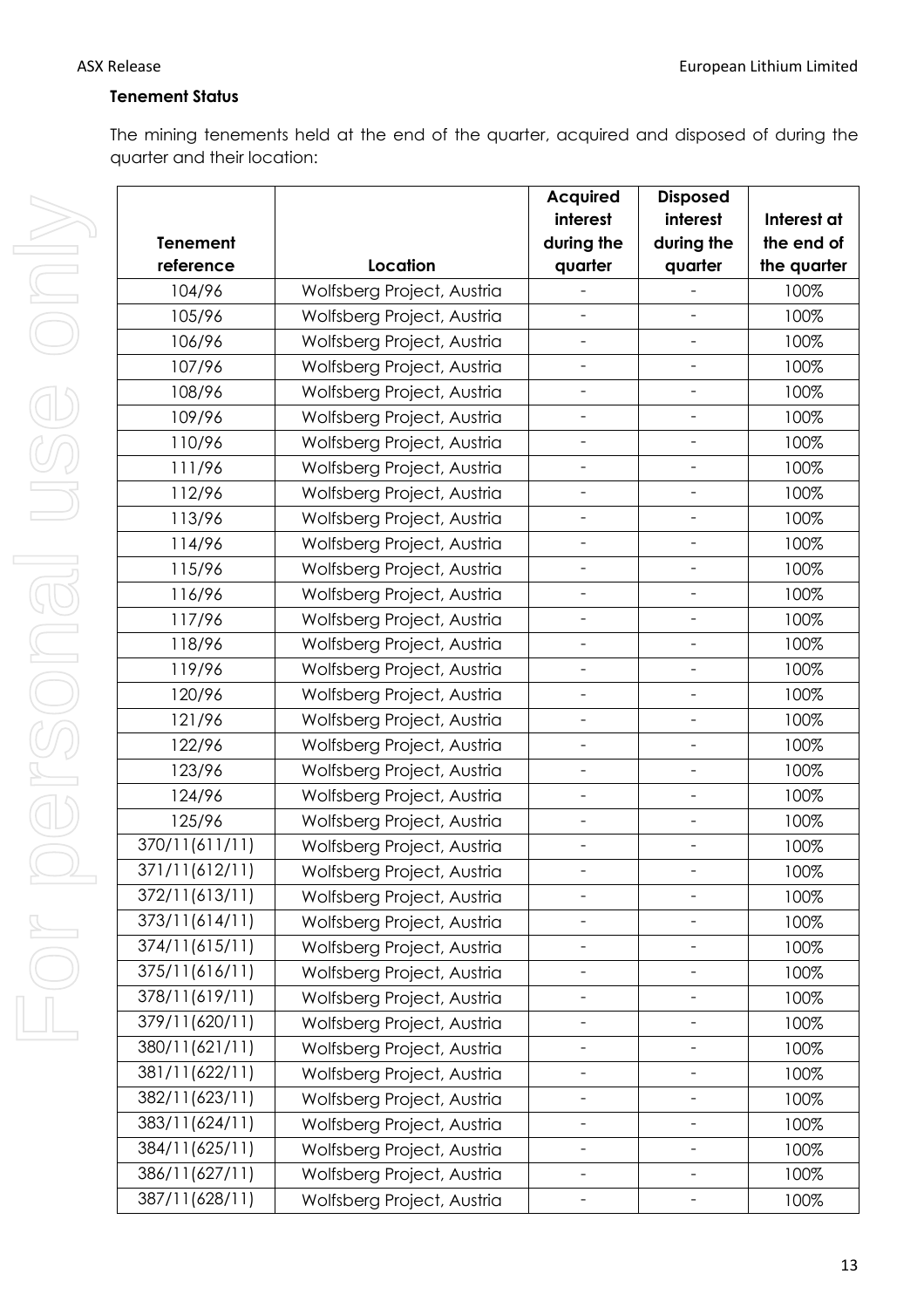| 388/11(629/11)       | Wolfsberg Project, Austria |                          | 100% |
|----------------------|----------------------------|--------------------------|------|
| 389/11(630/11)       | Wolfsberg Project, Austria |                          | 100% |
| 390/11(631/11)       | Wolfsberg Project, Austria |                          | 100% |
| 391/11(632/11)       | Wolfsberg Project, Austria |                          | 100% |
| 392/11(633/11)       | Wolfsberg Project, Austria |                          | 100% |
| 394/11(636/11)       | Wolfsberg Project, Austria |                          | 100% |
| 395/11(637/11)       | Wolfsberg Project, Austria |                          | 100% |
| 396/11(638/11)       | Wolfsberg Project, Austria |                          | 100% |
| 397/11(639/11)       | Wolfsberg Project, Austria |                          | 100% |
| 398/11(640/11)       | Wolfsberg Project, Austria |                          | 100% |
| 400/11(645/11)       | Wolfsberg Project, Austria | $\overline{\phantom{0}}$ | 100% |
| 401/11(646/11)       | Wolfsberg Project, Austria |                          | 100% |
| 402/11(647/11)       | Wolfsberg Project, Austria |                          | 100% |
| 403/11(648/11)       | Wolfsberg Project, Austria |                          | 100% |
| 408/11(648/11)       | Wolfsberg Project, Austria |                          | 100% |
| 409/11(641/11)       | Wolfsberg Project, Austria |                          | 100% |
| 412/11(649/11)       | Wolfsberg Project, Austria | $\overline{\phantom{a}}$ | 100% |
| Andreas 1            | Wolfsberg Project, Austria |                          | 100% |
| Andreas <sub>2</sub> | Wolfsberg Project, Austria |                          | 100% |
| Andreas <sub>3</sub> | Wolfsberg Project, Austria |                          | 100% |
| Andreas 4            | Wolfsberg Project, Austria |                          | 100% |
| Andreas 5            | Wolfsberg Project, Austria |                          | 100% |
| Andreas 6            | Wolfsberg Project, Austria |                          | 100% |
| Andreas <sub>7</sub> | Wolfsberg Project, Austria | $\overline{\phantom{0}}$ | 100% |
| Andreas 8            | Wolfsberg Project, Austria |                          | 100% |
| Andreas 9            | Wolfsberg Project, Austria |                          | 100% |
| E47/4144 1,2         | Western Australia          |                          |      |
| E47/4532 1, 3        | Western Australia          |                          |      |
| E47/4533 1, 3        | Western Australia          |                          |      |
| E47/4534 1, 3        | Western Australia          |                          |      |
| E47/4543 1, 3        | Western Australia          |                          |      |
| E47/4544 1, 3        | Western Australia          |                          |      |
| E47/4545 1, 3        | Western Australia          |                          |      |
| E47/4546 1, 3        | Western Australia          |                          |      |

<sup>1</sup> Application pending

<sup>2</sup> 100% owned by EUR and 50% beneficially held by EUR, with the remaining 50% held by Wombat Resources Ltd

<sup>3</sup> Applied for by John Wally Resources Pty Ltd, a partially owned (50%) subsidiary of EUR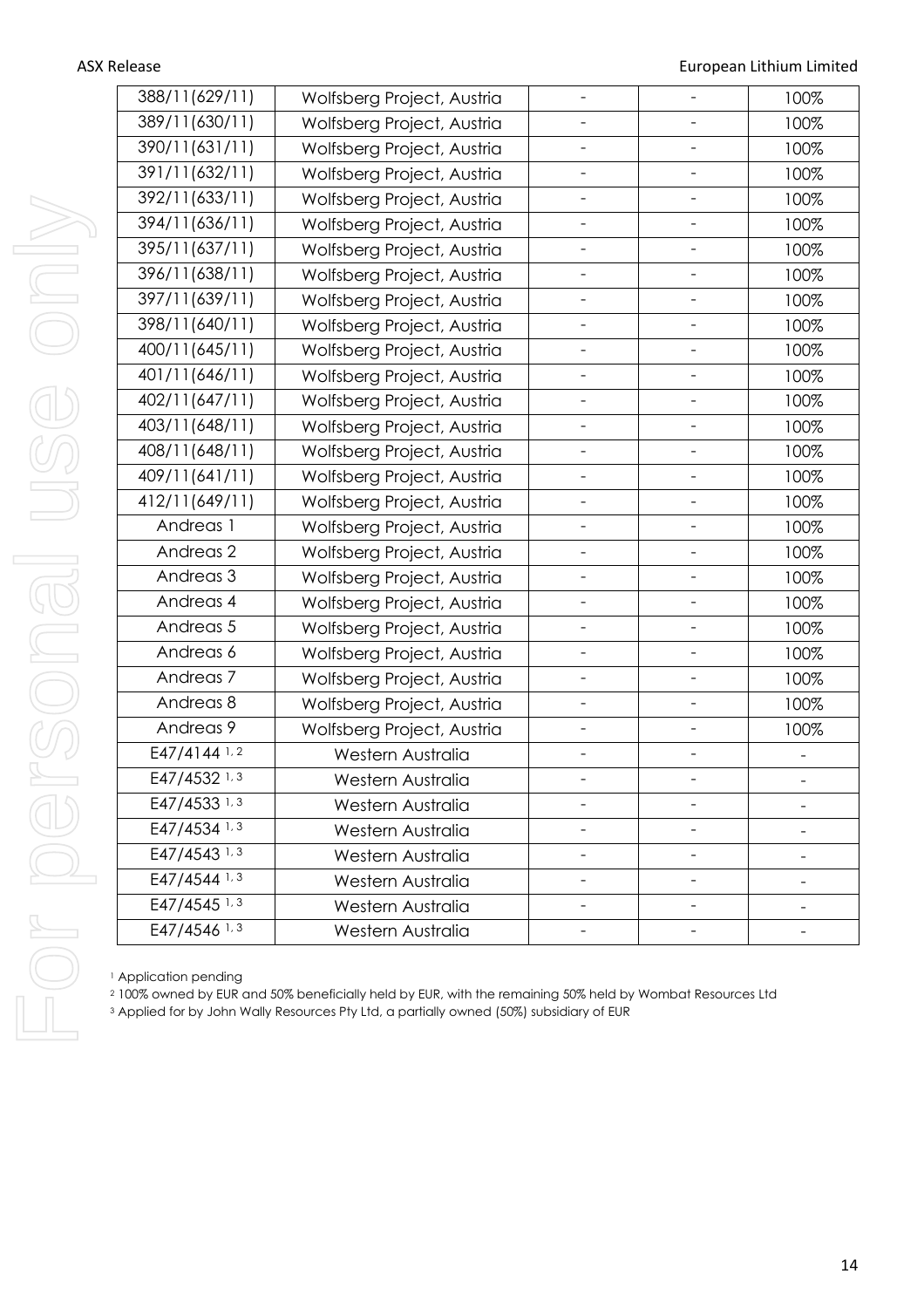# **Appendix 5B**

# **Mining exploration entity or oil and gas exploration entity quarterly cash flow report**

| Name of entity           |                                   |  |  |  |
|--------------------------|-----------------------------------|--|--|--|
| European Lithium Limited |                                   |  |  |  |
| ABN                      | Quarter ended ("current quarter") |  |  |  |
| 45 141 450 624           | 31 December 2021                  |  |  |  |

|     | <b>Consolidated statement of cash flows</b>       | <b>Current quarter</b><br>\$A'000 | Year to date<br>(6 months)<br>\$A'000 |
|-----|---------------------------------------------------|-----------------------------------|---------------------------------------|
| 1.  | Cash flows from operating activities              |                                   |                                       |
| 1.1 | Receipts from customers                           |                                   |                                       |
| 1.2 | Payments for                                      |                                   |                                       |
|     | exploration & evaluation<br>(a)                   | (1,772)                           | (3,875)                               |
|     | development<br>(b)                                |                                   |                                       |
|     | production<br>(c)                                 |                                   |                                       |
|     | (d)<br>staff costs                                |                                   |                                       |
|     | administration and corporate costs<br>(e)         | (289)                             | (719)                                 |
| 1.3 | Dividends received (see note 3)                   |                                   |                                       |
| 1.4 | Interest received                                 | 18                                | 35                                    |
| 1.5 | Interest and other costs of finance paid          |                                   |                                       |
| 1.6 | Income taxes paid                                 |                                   |                                       |
| 1.7 | Government grants and tax incentives              |                                   | (65)                                  |
| 1.8 | Other (promotion and marketing expenses)          | (161)                             | (281)                                 |
|     | Other (overseas listing fees)                     | (46)                              | (89)                                  |
|     | Other (FMA fine)                                  |                                   | (280)                                 |
|     | Other (royalty purchase)                          | (782)                             | (782)                                 |
| 1.9 | Net cash from / (used in) operating<br>activities | (3,032)                           | (6,056)                               |

| 2.  | Cash flows from investing activities |              |  |
|-----|--------------------------------------|--------------|--|
| 2.1 | Payments to acquire or for:          |              |  |
|     | entities<br>la                       |              |  |
|     | tenements<br>(b)                     | -            |  |
|     | property, plant and equipment<br>(C) | $22^{\circ}$ |  |
|     | exploration & evaluation<br>(d)      |              |  |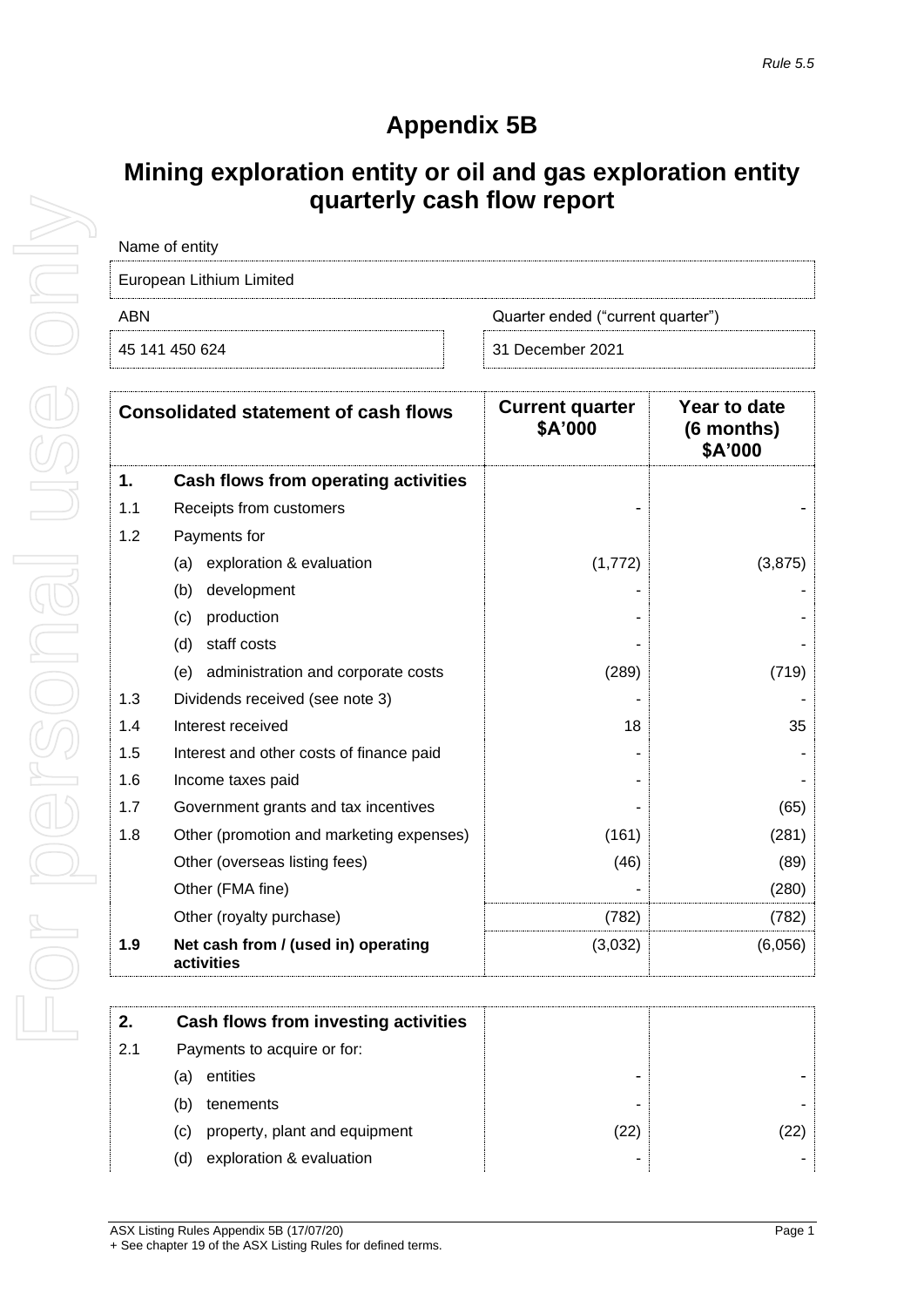|     | <b>Consolidated statement of cash flows</b>       | <b>Current quarter</b><br>\$A'000 | Year to date<br>(6 months)<br>\$A'000 |
|-----|---------------------------------------------------|-----------------------------------|---------------------------------------|
|     | investments<br>(e)                                | (20)                              | (20)                                  |
|     | (f)<br>other non-current assets                   |                                   |                                       |
| 2.2 | Proceeds from the disposal of:                    |                                   |                                       |
|     | entities<br>(a)                                   |                                   |                                       |
|     | (b)<br>tenements                                  |                                   |                                       |
|     | (c)<br>property, plant and equipment              |                                   |                                       |
|     | (d)<br>investments                                |                                   |                                       |
|     | (e)<br>other non-current assets                   |                                   |                                       |
| 2.3 | Cash flows from loans to other entities           |                                   |                                       |
| 2.4 | Dividends received (see note 3)                   |                                   |                                       |
| 2.5 | Other (Ukraine Acquisition fees)                  | (164)                             | (164)                                 |
| 2.6 | Net cash from / (used in) investing<br>activities | (206)                             | (206)                                 |

| 3.   | Cash flows from financing activities                                                       |       |        |
|------|--------------------------------------------------------------------------------------------|-------|--------|
| 3.1  | Proceeds from issues of equity securities<br>(excluding convertible debt securities)       | 2,500 | 9,000  |
| 3.2  | Proceeds from issue of convertible debt<br>securities                                      |       |        |
| 3.3  | Proceeds from exercise of options                                                          | 1,944 | 2,152  |
| 3.4  | Transaction costs related to issues of equity<br>securities or convertible debt securities |       | (472)  |
| 3.5  | Proceeds from borrowings                                                                   | (500) | (500)  |
| 3.6  | Repayment of borrowings                                                                    |       |        |
| 3.7  | Transaction costs related to loans and<br>borrowings                                       |       |        |
| 3.8  | Dividends paid                                                                             |       |        |
| 3.9  | Other (provide details if material)                                                        |       |        |
| 3.10 | Net cash from / (used in) financing<br>activities                                          | 3,944 | 10,180 |

| 4.  | Net increase / (decrease) in cash and<br>cash equivalents for the period |         |         |
|-----|--------------------------------------------------------------------------|---------|---------|
| 4.1 | Cash and cash equivalents at beginning of<br>period                      | 8.629   | 5.422   |
| 4.2 | Net cash from / (used in) operating<br>activities (item 1.9 above)       | (3,032) | (6.056) |
| 4.3 | Net cash from / (used in) investing activities<br>(item 2.6 above)       | (206)   | 206)    |

For personal use only For personal use onni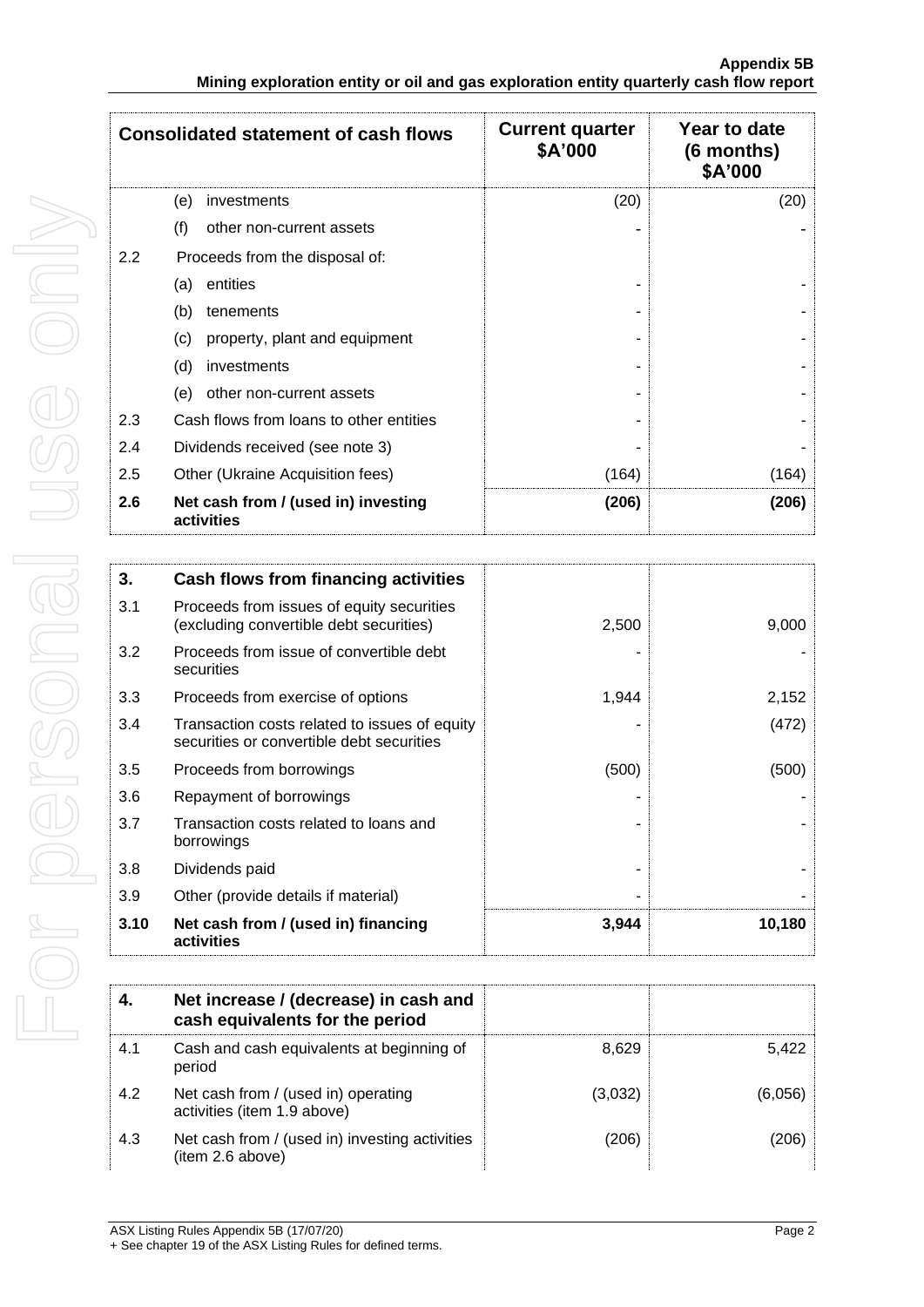|     | Consolidated statement of cash flows                                | <b>Current quarter</b><br>\$A'000 | Year to date<br>(6 months)<br>\$A'000 |
|-----|---------------------------------------------------------------------|-----------------------------------|---------------------------------------|
| 4.4 | Net cash from / (used in) financing activities<br>(item 3.10 above) | 3.944                             | 10,180                                |
| 4.5 | Effect of movement in exchange rates on<br>cash held                | (10)                              | (15)                                  |
| 4.6 | Cash and cash equivalents at end of<br>period                       | 9.325                             | 9.325                                 |

| 5.  | Reconciliation of cash and cash<br>equivalents<br>at the end of the quarter (as shown in the<br>consolidated statement of cash flows) to the<br>related items in the accounts | <b>Current quarter</b><br>\$A'000 | <b>Previous quarter</b><br>\$A'000 |
|-----|-------------------------------------------------------------------------------------------------------------------------------------------------------------------------------|-----------------------------------|------------------------------------|
| 5.1 | <b>Bank balances</b>                                                                                                                                                          | 9.325                             | 8.629                              |
| 5.2 | Call deposits                                                                                                                                                                 |                                   |                                    |
| 5.3 | <b>Bank overdrafts</b>                                                                                                                                                        |                                   |                                    |
| 5.4 | Other (provide details)                                                                                                                                                       |                                   |                                    |
| 5.5 | Cash and cash equivalents at end of<br>quarter (should equal item 4.6 above)                                                                                                  | 9,325                             | 8,629                              |

| 6.  | Payments to related parties of the entity and their<br>associates                                                                                           | <b>Current quarter</b><br><b>\$A'000</b> |
|-----|-------------------------------------------------------------------------------------------------------------------------------------------------------------|------------------------------------------|
| 6.1 | Aggregate amount of payments to related parties and their<br>associates included in item 1                                                                  |                                          |
| 6.2 | Aggregate amount of payments to related parties and their<br>associates included in item 2                                                                  |                                          |
|     | Note: if any amounts are shown in items 6.1 or 6.2, your quarterly activity report must include a description of, and an<br>explanation for, such payments. |                                          |

Payments included in item 6.1 relates to payment of director fees (\$78,700) and office occupancy payments to Director related entity (\$8,250).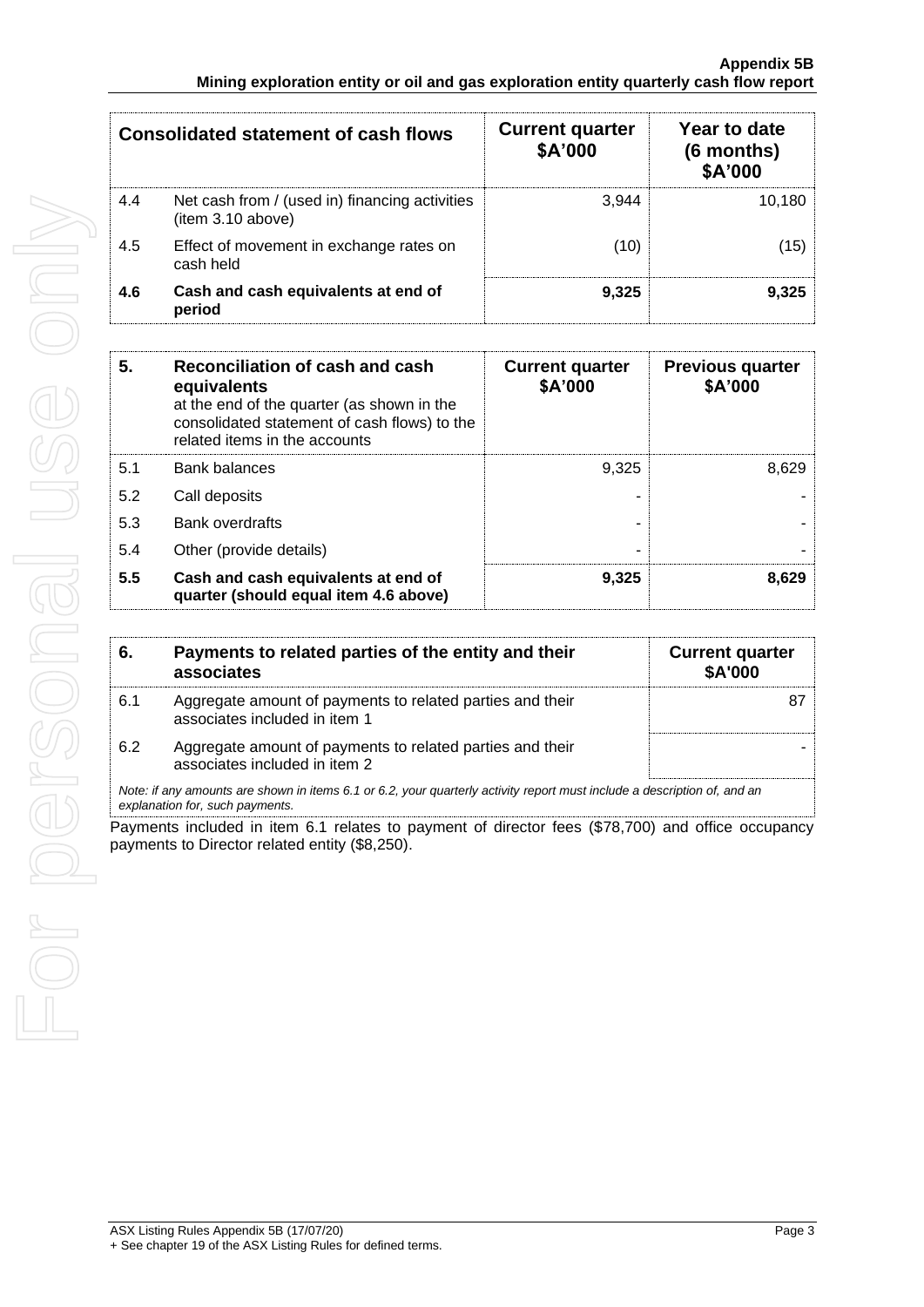| 7.  | <b>Financing facilities</b><br>Note: the term "facility' includes all forms of financing<br>arrangements available to the entity.<br>Add notes as necessary for an understanding of the<br>sources of finance available to the entity.                                                                                                                                                                                                                                                                                                                                                            | <b>Total facility</b><br>amount at quarter<br>end<br>\$A'000 | Amount drawn at<br>quarter end<br>\$A'000 |  |  |
|-----|---------------------------------------------------------------------------------------------------------------------------------------------------------------------------------------------------------------------------------------------------------------------------------------------------------------------------------------------------------------------------------------------------------------------------------------------------------------------------------------------------------------------------------------------------------------------------------------------------|--------------------------------------------------------------|-------------------------------------------|--|--|
| 7.1 | Loan facilities                                                                                                                                                                                                                                                                                                                                                                                                                                                                                                                                                                                   | 10,000,000                                                   | 4,000,000                                 |  |  |
| 7.2 | Credit standby arrangements                                                                                                                                                                                                                                                                                                                                                                                                                                                                                                                                                                       |                                                              |                                           |  |  |
| 7.3 | Other (convertible note facility)                                                                                                                                                                                                                                                                                                                                                                                                                                                                                                                                                                 |                                                              |                                           |  |  |
| 7.4 | <b>Total financing facilities</b>                                                                                                                                                                                                                                                                                                                                                                                                                                                                                                                                                                 | 10,000,000                                                   | 4,000,000                                 |  |  |
| 7.5 | Unused financing facilities available at quarter end<br>6,000,000                                                                                                                                                                                                                                                                                                                                                                                                                                                                                                                                 |                                                              |                                           |  |  |
| 7.6 | Include in the box below a description of each facility above, including the lender, interest<br>rate, maturity date and whether it is secured or unsecured. If any additional financing<br>facilities have been entered into or are proposed to be entered into after quarter end,<br>include a note providing details of those facilities as well.                                                                                                                                                                                                                                              |                                                              |                                           |  |  |
|     | <b>Winance Facility</b>                                                                                                                                                                                                                                                                                                                                                                                                                                                                                                                                                                           |                                                              |                                           |  |  |
|     | On 31 July 2019, the Company entered into a Convertible Note Agreement with Winance<br>Investment LLC (Winance) of which A\$2.0m (2,000 convertible notes) was drawn down on<br>20 September 2019 (Tranche 1) and A\$2.0m (2,000 convertible notes) was drawn down on<br>5 March 2020 (Tranche 2).                                                                                                                                                                                                                                                                                                |                                                              |                                           |  |  |
|     | The face value of each convertible note is AU\$1,000 and are non-interest bearing. The<br>notes are convertible to a variable number of ordinary shares at the option of the holder of<br>the notes any time after issue. If not converted the notes mature and are repayable twenty-<br>four (24) months after the issue date. The conversion price for each convertible note is the<br>lower of an 8% discount from the lowest VWAP over ten (10) days prior to the conversion<br>date, provided that the conversion price shall not in any case be lower than \$0.04 (revised<br>floor price). |                                                              |                                           |  |  |
|     | Refer to ASX announcement dated 31 July 2019 and notice of meeting dated 28 October<br>2019 for material terms and conditions.                                                                                                                                                                                                                                                                                                                                                                                                                                                                    |                                                              |                                           |  |  |
|     | Further drawdowns of A\$6m are at the Company's election available in tranches of A\$1m<br>each upon full conversion of the notes from the previous drawdown, subject to a cooling off<br>period calculated based on the value of the tranche and average trading volumes during the<br>preceding 60-day period and prior approval by EUR's shareholders. The financing facility<br>expires on 31 July 2022.                                                                                                                                                                                      |                                                              |                                           |  |  |

At 31 December 2021 there are nil convertible notes remaining from the Tranche 1 and Tranche 2 drawdowns.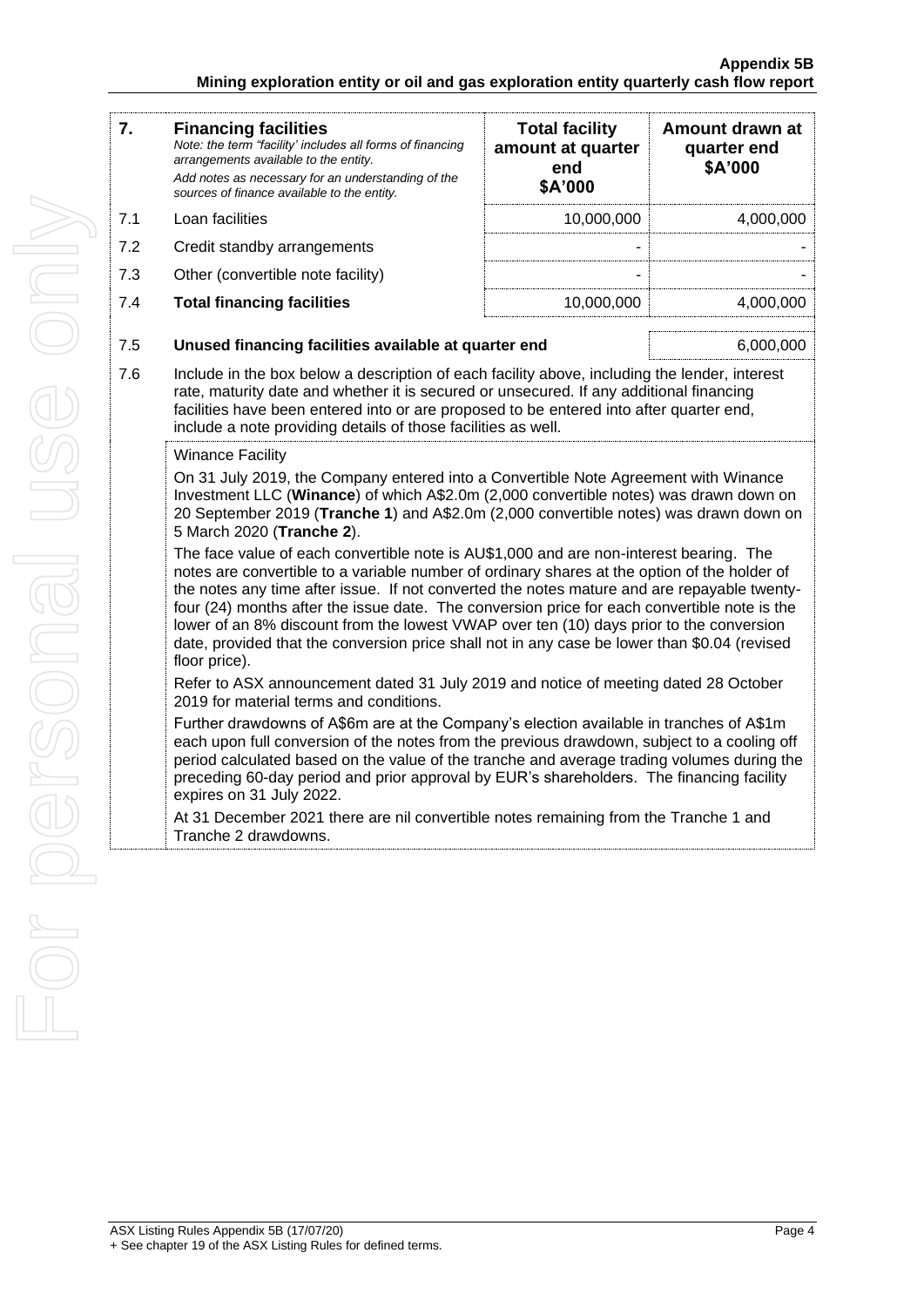| 8.  |                                                                                                                                                                                                                                                                                                                                                                                                                                                     | Estimated cash available for future operating activities                                                      | \$A'000 |  |
|-----|-----------------------------------------------------------------------------------------------------------------------------------------------------------------------------------------------------------------------------------------------------------------------------------------------------------------------------------------------------------------------------------------------------------------------------------------------------|---------------------------------------------------------------------------------------------------------------|---------|--|
| 8.1 | Net cash from / (used in) operating activities (item 1.9)                                                                                                                                                                                                                                                                                                                                                                                           |                                                                                                               | (3,032) |  |
| 8.2 | (Payments for exploration & evaluation classified as investing<br>activities) (item 2.1(d))                                                                                                                                                                                                                                                                                                                                                         |                                                                                                               |         |  |
| 8.3 | Total relevant outgoings (item $8.1 +$ item $8.2$ )                                                                                                                                                                                                                                                                                                                                                                                                 |                                                                                                               | (3,032) |  |
| 8.4 | Cash and cash equivalents at quarter end (item 4.6)                                                                                                                                                                                                                                                                                                                                                                                                 |                                                                                                               | 9,325   |  |
| 8.5 | Unused finance facilities available at quarter end (item 7.5)                                                                                                                                                                                                                                                                                                                                                                                       |                                                                                                               |         |  |
| 8.6 | Total available funding (item $8.4 +$ item $8.5$ )                                                                                                                                                                                                                                                                                                                                                                                                  |                                                                                                               | 9,325   |  |
| 8.7 | item 8.3)                                                                                                                                                                                                                                                                                                                                                                                                                                           | Estimated quarters of funding available (item 8.6 divided by                                                  | 3.07    |  |
| 8.8 | Otherwise, a figure for the estimated quarters of funding available must be included in item 8.7.<br>* As outlined above in section 7, further drawdown on the Winance facility is subject to full<br>conversion of the notes from the previous drawdown. As at 30 June 2021, there were 300<br>convertible notes remaining from the Tranche 2 drawdown.<br>If item 8.7 is less than 2 quarters, please provide answers to the following questions: |                                                                                                               |         |  |
|     | 8.8.1<br>Does the entity expect that it will continue to have the current level of net operating<br>cash flows for the time being and, if not, why not?                                                                                                                                                                                                                                                                                             |                                                                                                               |         |  |
|     | 8.8.2<br>Has the entity taken any steps, or does it propose to take any steps, to raise further<br>cash to fund its operations and, if so, what are those steps and how likely does it<br>believe that they will be successful?                                                                                                                                                                                                                     |                                                                                                               |         |  |
|     | 8.8.3<br>Does the entity expect to be able to continue its operations and to meet its business<br>objectives and, if so, on what basis?                                                                                                                                                                                                                                                                                                             |                                                                                                               |         |  |
|     |                                                                                                                                                                                                                                                                                                                                                                                                                                                     |                                                                                                               |         |  |
|     |                                                                                                                                                                                                                                                                                                                                                                                                                                                     | Note: where item 8.7 is less than 2 quarters, all of questions 8.8.1, 8.8.2 and 8.8.3 above must be answered. |         |  |